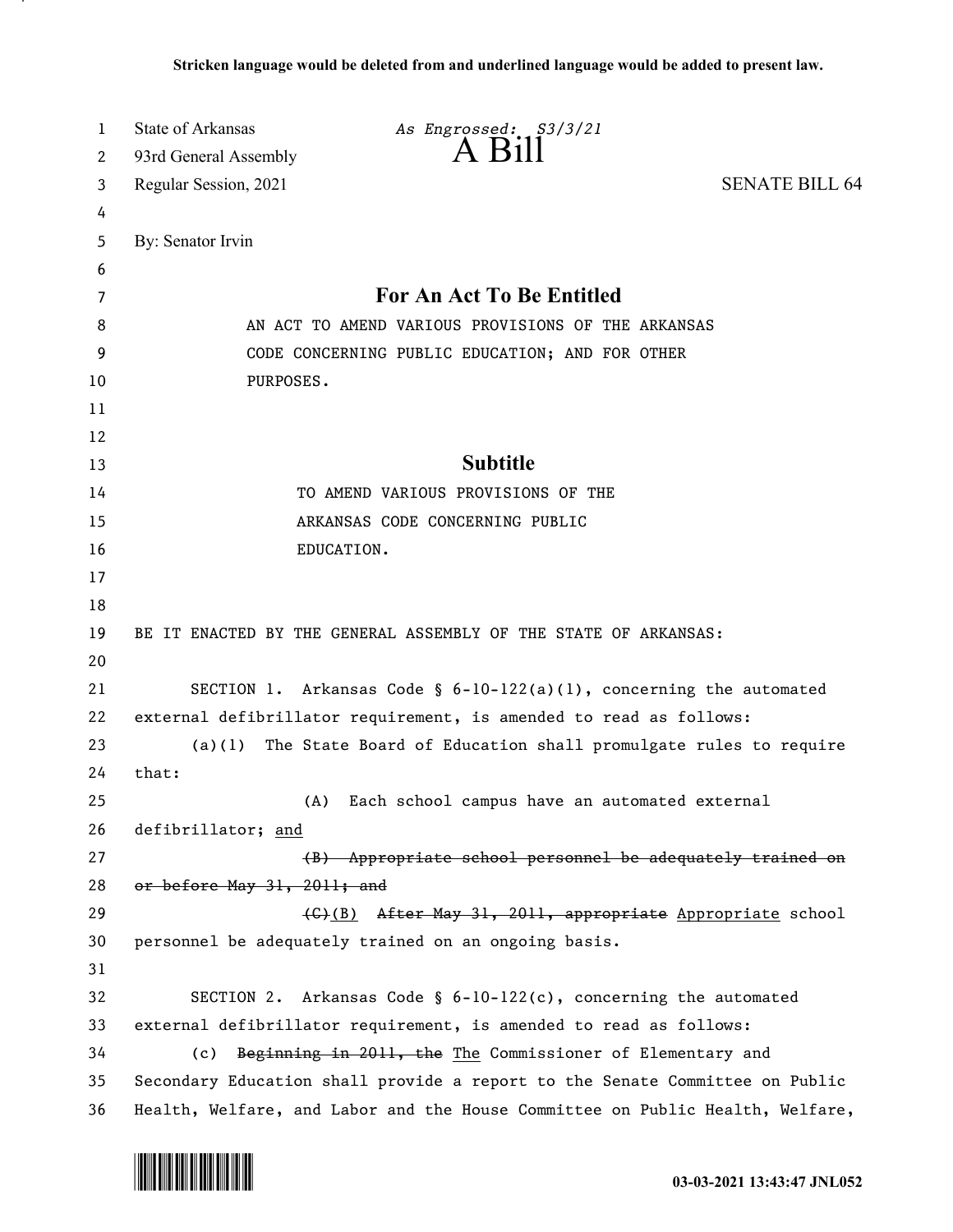and Labor on or before July 1 each year regarding the implementation of this section and the status of automated external defibrillator availability on each school campus.

 SECTION 3. Arkansas Code § 6-10-123(a)(3), concerning school-based automated external defibrillator and cardiopulmonary resuscitation programs, is amended to read as follows:

 (3) Testing of psychomotor skills based on the American Heart Association scientific guidelines, standards, and recommendations for the use 10 of the automated external defibrillator, as they existed on  $J$ <del>anuary 1, 2009,</del> January 1, 2021, and for providing cardiopulmonary resuscitation as published 12 by the American Heart Association, or the American Red Cross as they existed 13 on January 1, 2021, or in equivalent course materials, as they existed on January 1, 2009;

 SECTION 4. Arkansas Code § 6-10-127(b)(1), concerning making up missed school days, is amended to read as follows to update an outdated reference:

 (b)(1) The Commissioner of Elementary and Secondary Education may grant up to the equivalent of ten (10) student attendance days for public school districts that have an alternative instruction plan approved by the commissioner for the use of alternative methods of instruction, including without limitation virtual learning, on days when the public school district is closed due to exceptional or emergency circumstances such as:

 (A) A contagious disease outbreak, inclement weather, or other acts of God; or

(B) A utility outage.

 SECTION 5. Arkansas Code § 6-13-102 is amended to read as follows: 6-13-102. Body corporate — Name.

 (a) Each school district in the state shall be a body corporate, may contract and be contracted with, and may sue and be sued in its corporate 32 name, which shall be the name it  $n \omega$  currently has unless changed by the State Board of Education.

 (b) A certificate showing the name authenticated by the state board shall be filed with the county clerk of the county or of each county in which there is any territory of the school district and by him or her inscribed in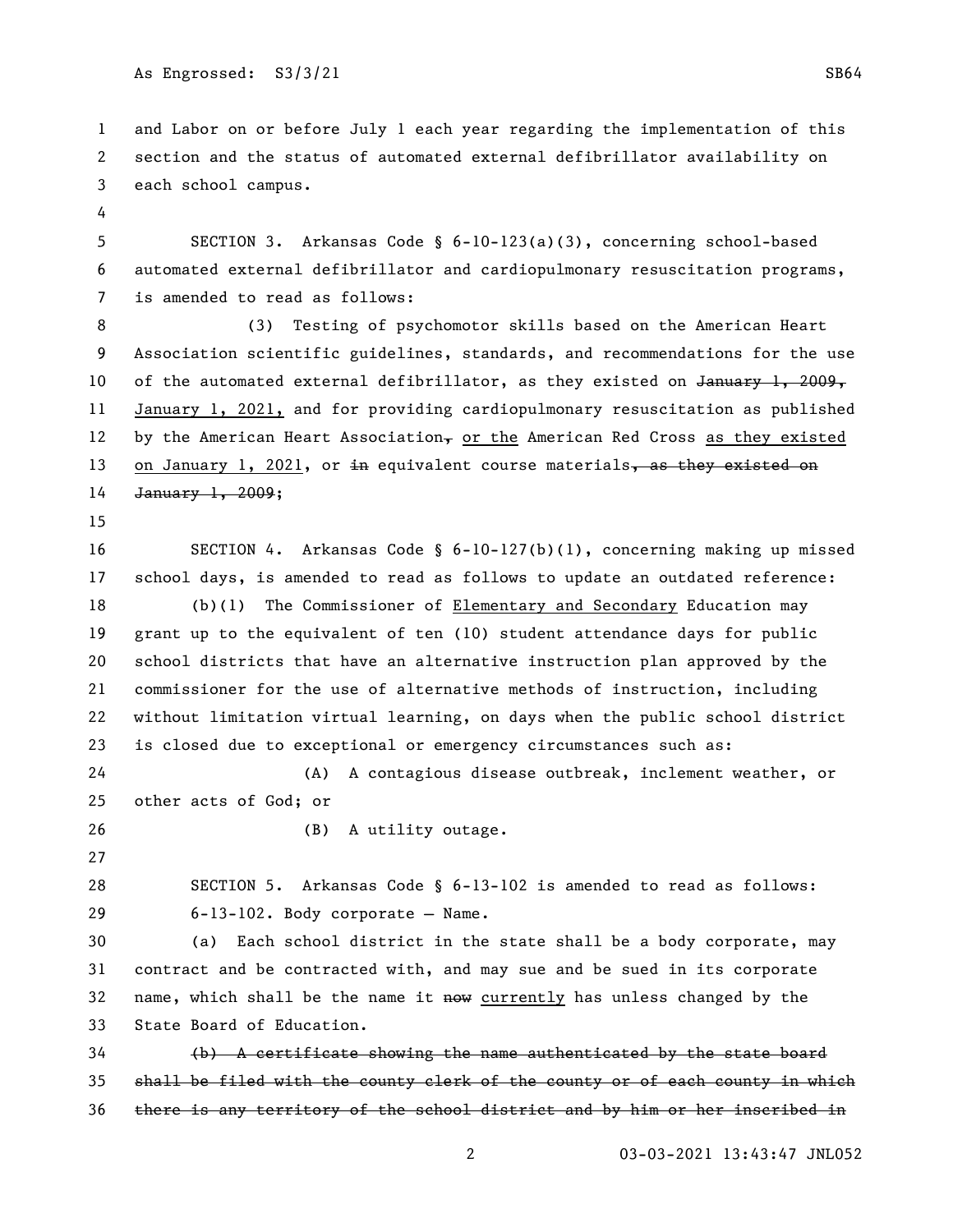a book kept by him or her for that purpose.

2 (e)(b) A school district may acquire and hold real estate and other classes of property.

 SECTION 6. Arkansas Code § 6-13-112(a), concerning the responsibilities of the State Board of Education and Commissioner of Education regarding school districts under state authority, is amended to read as follows to update an outdated reference:

 (a) Within ten (10) days of the meeting of the State Board of Education at which the state board assumes authority of a school district or within ten (10) days of the date upon which the Commissioner of Elementary and Secondary Education assumes authority of a school district, the commissioner shall provide the following information to the Chair of the House Committee on Education and the Chair of the Senate Committee on Education:

 (1) A clear statement of the reasons the district has been placed under the authority of the state board or the commissioner; and

 (2) A clear statement of the steps necessary for the school district to remove itself from the authority of the state board or the commissioner.

 SECTION 7. Arkansas Code § 6-13-1004(a), concerning requests and requirements for the establishment of education service cooperatives, is amended to read as follows to update an outdated reference:

 (a) Education service cooperatives shall be established when seventy- five percent (75%) of the school districts in a proposed education service cooperative area request such action by formal resolutions filed by the school district boards of directors with the Commissioner of Elementary and Secondary Education.

 SECTION 8. Arkansas Code § 6-13-1309(b)(1), concerning alternative models for implementing site-based decision making, is amended to read as follows to update an outdated reference:

 (b)(1) The local school building site shall submit the model through the local school district board of directors to the Commissioner of Elementary and Secondary Education and the State Board of Education for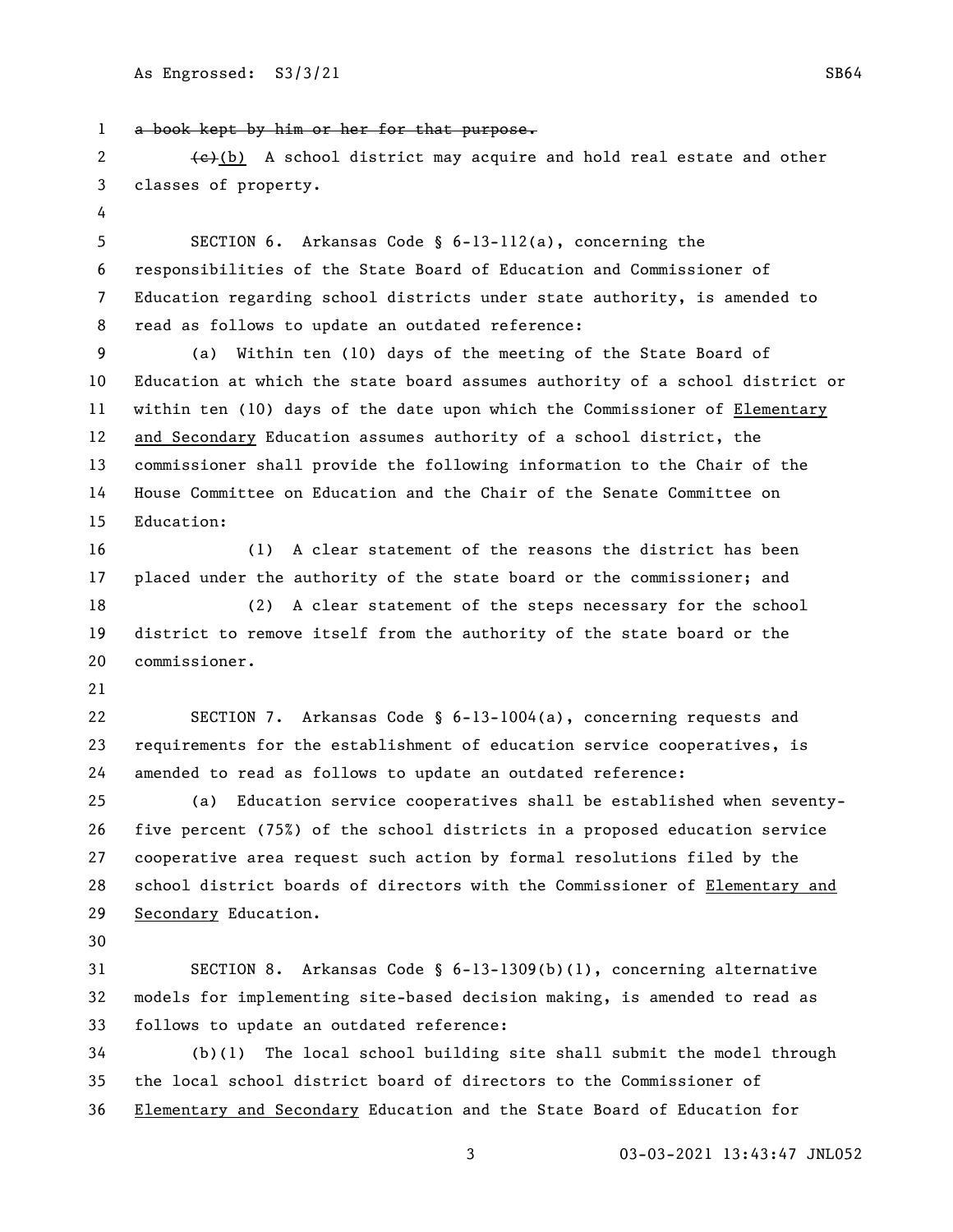approval. SECTION 9. Arkansas Code § 6-14-122(b), concerning consolidation, annexation, or mergers of school districts, is amended to read as follows to update an outdated reference: (b) The boards of directors of the school districts may, by resolution duly adopted and with the approval of the Commissioner of Elementary and Secondary Education, set a date for the annual school election in that year for the school districts involved on a date other than the date set in § 6- 14-102 for all school districts, provided only one (1) annual school election may be held in any school district in one (1) calendar year. SECTION 10. Arkansas Code § 6-15-101 is repealed. 6-15-101. Academic standards and expected outcomes. 15 By September 1, 2003, and as updates are necessary each year 16 thereafter, the State Board of Education shall: (1) Define and publish academic standards and expected outcomes for students in prekindergarten through grade twelve (preK-12); (2) Require that the academic standards and expected outcomes be adopted by local school district boards of directors; and (3) Require that the academic standards and expected outcomes be implemented by local school districts. SECTION 11. Arkansas Code § 6-15-503(a)(3)(E)-(G), concerning prerequisites to home schooling, are amended to read as follows: (E) A statement of plans to seek a high school equivalency 27 diploma during the current school year; and 28 (F)(i) A statement of plans to seek a driver's license during the current school year. (ii) If a parent or legal guardian includes the 31 information under subdivision (a)(3)(F)(i) of this section, the notice shall include a notarized signature of the parent or legal guardian; and  $\left\{\text{G}^{\circ}\right\}$  A The signature of the parent or legal guardian. SECTION 12. Arkansas Code § 6-15-1007(c), concerning the Arkansas Leadership Academy, is amended to read as follows: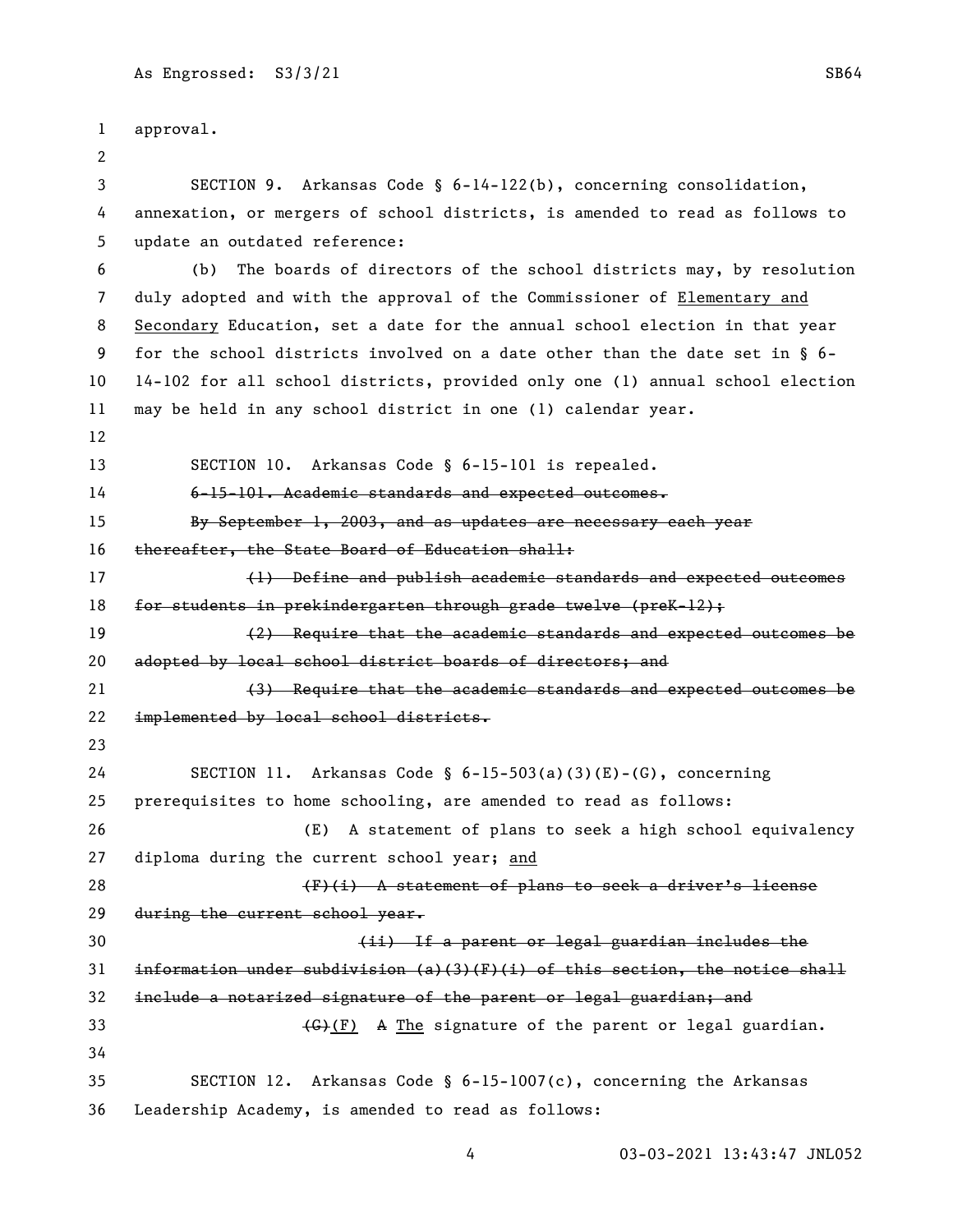```
1 (c) The State Board of Education shall have the authority to issue 
2 requests for proposals qualifications and to use other appropriate
3 procurement methods if the state board should determine to change determines
4 that the operator or the location of the academy should be changed.
5
6 SECTION 13. Arkansas Code § 6-15-1701(5), concerning the findings of 
7 the General Assembly regarding parental involvement plans, is amended to read 
8 as follows:
9 (5) Schools should foster and support active parental
10 involvement parent and family engagement.
11
12 SECTION 14. Arkansas Code § 6-15-1702(a), concerning parental 
13 involvement plans, is amended to read as follows:
14 (a) Each public school district and each public school within its 
15 boundaries, in collaboration with parents, shall establish a parental 
16 involvement plan, including programs and practices that enhance parental
17 involvement parent and family engagement and reflect the specific needs of
18 students and their families.
19
20 SECTION 15. Arkansas Code § 6-15-1702(b), concerning parental 
21 involvement plans, is amended to read as follows:
22 (b) The parental involvement program parent and family engagement plan
23 in each school shall:
24 (1) Involve parents of students at all grade levels in a variety 
25 of roles;
26 (2) Be comprehensive and coordinated in nature;
27 (3)(A) Recognize that communication between home and school 
28 should be regular, two-way, consistent, open, and meaningful.
29 (B) To encourage communication with parents, the school 
30 shall:
31 (i) Prepare an informational packet to be 
32 distributed annually to the parent of each child in the school, appropriate 
33 for the age and grade of the child, describing:
34 (a) The school's parental involvement program
35 parent and family engagement plan;
36 (b) The recommended role of the parent,
```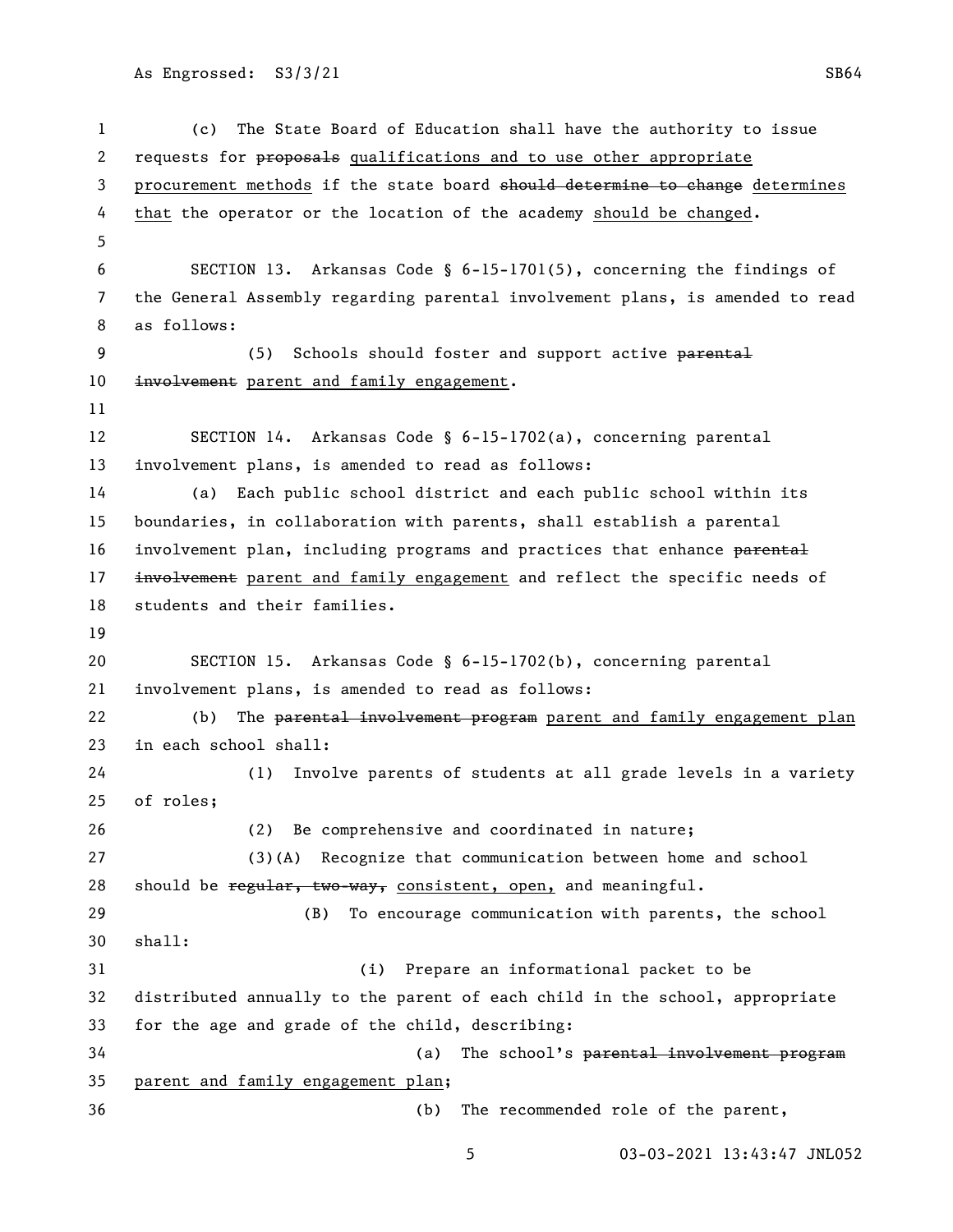family, student, teacher, and school; (c) Ways for the parent and family to become 3 involved in the school and his or her child's the student's education; (d) A survey for the parent regarding his or her interests concerning volunteering at the school; (e) Activities planned throughout the school 7 year to encourage parental involvement parent and family engagement; and 8 (f) A system to allow the parents and teachers 9 parent to communicate in a regular, two-way, consistent, open, and meaningful manner with the child's teacher and the school principal; and (ii) Schedule no fewer than two (2) parent-teacher conferences per school year. (C) The school may plan and engage in other activities determined by the school to be beneficial to encourage communication with parents; (4)(A) Promote and support responsible parenting. (B) To promote and support responsible parenting, the school shall, as funds are available: (i) Purchase parenting books, magazines, and other informative material regarding responsible parenting through the school library, advertise the current selection, and give parents an opportunity to borrow the materials for review; (ii) Create parent centers; and (iii) Plan and engage in other activities determined by the school to be beneficial to promoting and supporting responsible parenting; (5)(A) Acknowledge that parents and family play an integral role in assisting student learning. (B) To help parents in assisting students, the school shall: (i) Schedule regular parent involvement meetings at which parents are given a report on the state of the school and an overview of: (a) What students will be learning; (b) How students will be assessed; (c) What a parent should expect for his or her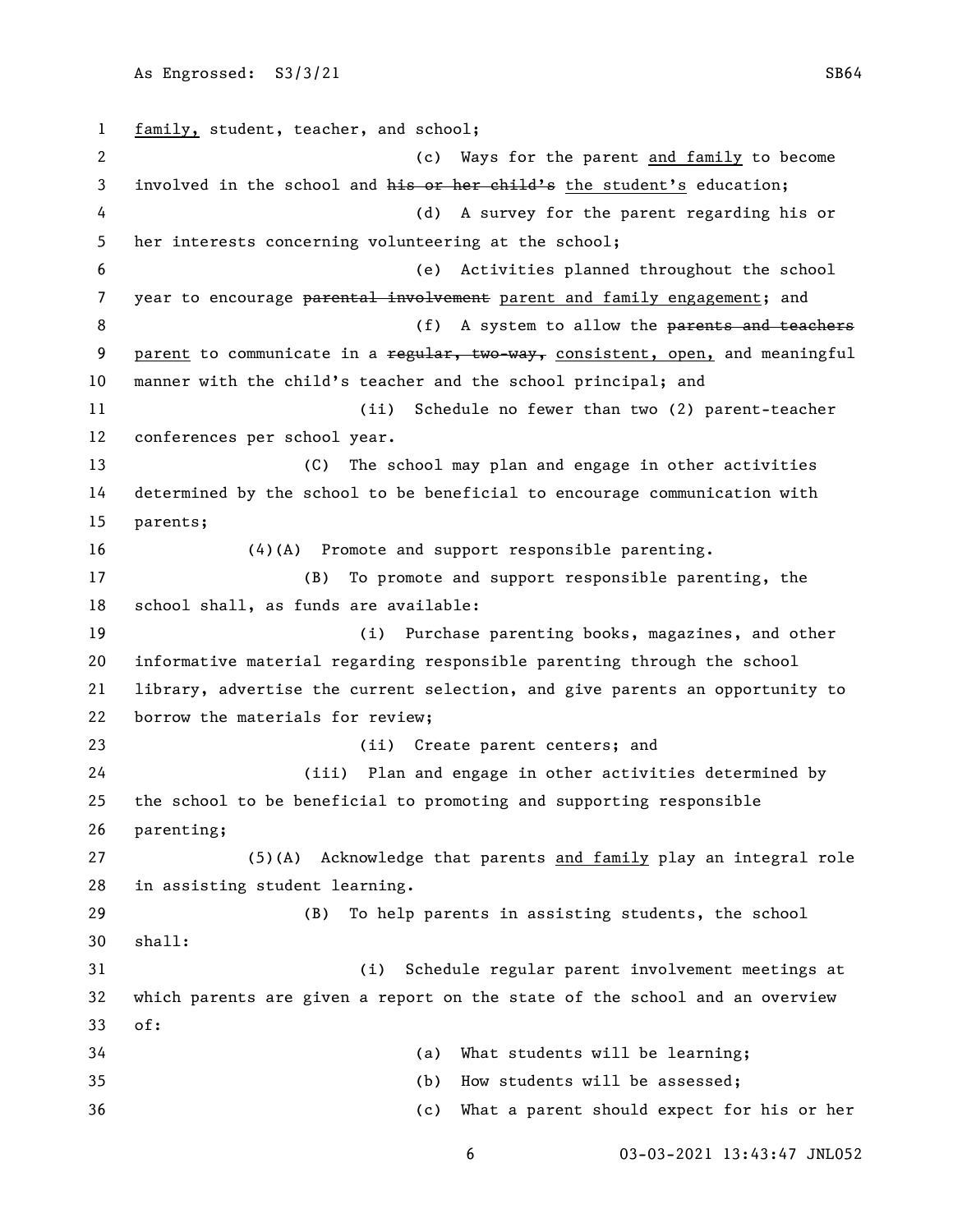child's education; and 2 a contract the contract of the MOV and the parent parents and family can assist 3 and make a difference in his or her child's the student's education; (ii) Provide instruction to a parent on how to incorporate developmentally appropriate learning activities in the home environment, including without limitation: (a) Role play and demonstration by trained volunteers; (b) The use of and access to Division of Elementary and Secondary Education website tools for parents; (c) Assistance with nutritional meal planning and preparation; and (d) Other strategies or curricula developed or acquired by the school district for at-home parental instruction approved by the division; and (iii) Engage in other activities determined by the 17 school to help a parent parents and family assist in his or her child's the student's learning; (6)(A) Welcome parents into the school and seek parental support and assistance. (B) To welcome parents into the school, the school shall: (i) Not have any school policies or procedures that would discourage a parent from visiting the school or from visiting a child's classrooms; (ii) Encourage school staff to use the volunteer surveys to compile a volunteer resource book listing the interests and availability of volunteers so that school staff may: (a) Determine how frequently a volunteer would like to participate, including the option of just one (1) time per year; (b) Include options for those who are available to help at home; and (c) Help match school needs with volunteer interests; and (iii) Engage in other activities determined by the school to welcome parents into the school; (7)(A) Recognize that a parent is a full partner in the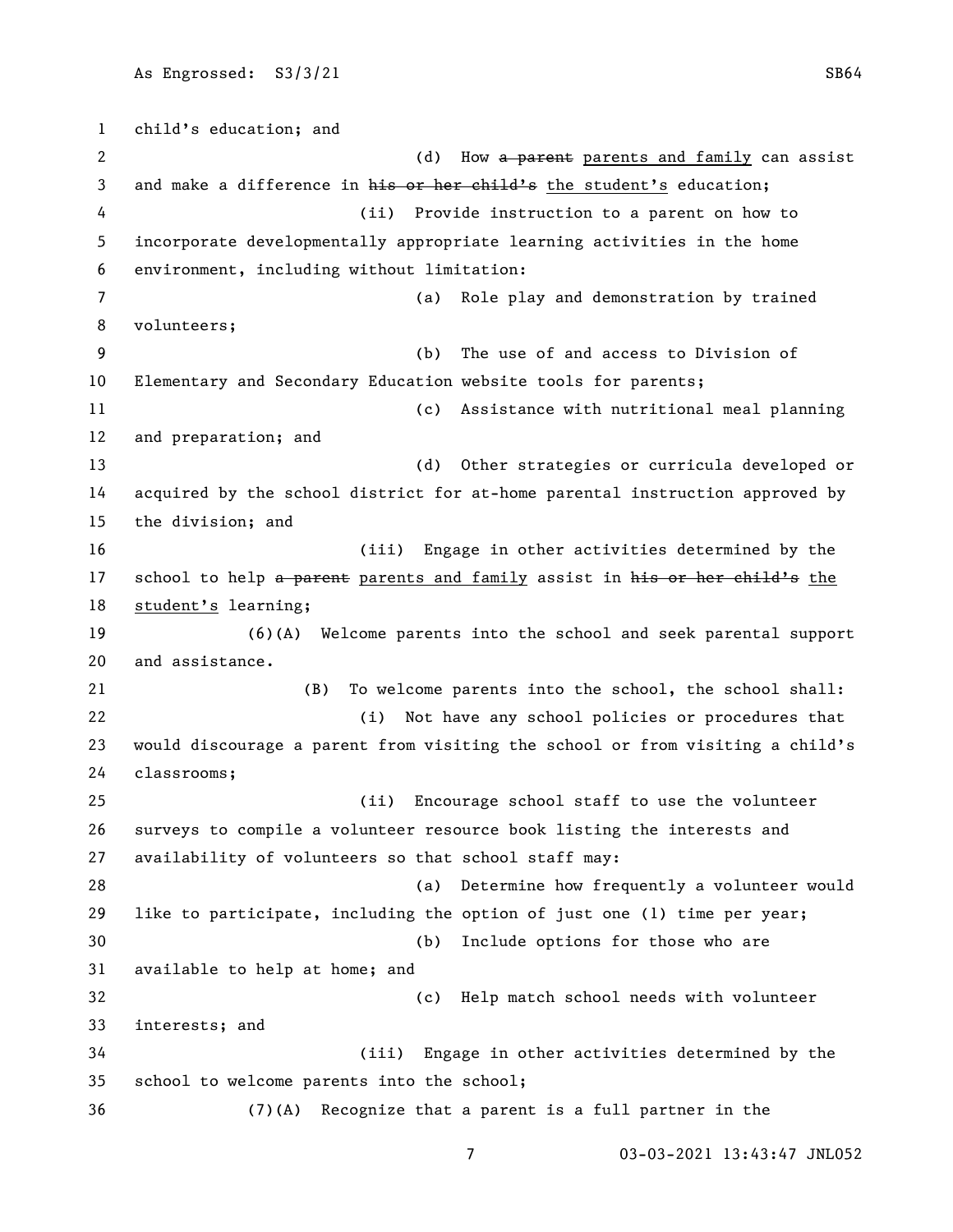decisions that affect his or her child and family. (B) To encourage a parent to participate as a full partner in the decisions that affect his or her child and family, the school shall: (i) Include in the school's policy handbook the school's process for resolving parental concerns, including how to define a problem, whom to approach first, and how to develop solutions; (ii) Sponsor seminars to inform the parents of high school students about how to be involved in the decisions affecting course selection, career planning, and preparation for postsecondary opportunities; and (iii) Engage in other activities that the school determines will encourage a parent to participate as a full partner in the decisions that affect his or her child and family; (8)(A) Recognize that community resources strengthen school programs, family practices, and student learning. (B) To take advantage of community resources, the school shall: (i) Consider recruiting alumni from the school to create an alumni advisory commission to provide advice and guidance for school improvement; (ii)(a) Enable the formation of a parent-teacher association or organization that will foster parental and community involvement within the school. (b) Leaders of this organization shall be utilized in appropriate decisions affecting the children and families; and (iii) Engage in other activities that the school determines will use community resources to strengthen school programs, family practices, and student learning; and (9) Support the development, implementation, and regular evaluation of the program to involve parents in the decisions and practices of the school district, using, to the degree possible, the components listed in this section. SECTION 16. Arkansas Code § 6-15-1702(c)(1)(B), concerning parental involvement plans, is amended to read as follows: (B) Promote and encourage a welcoming atmosphere to foster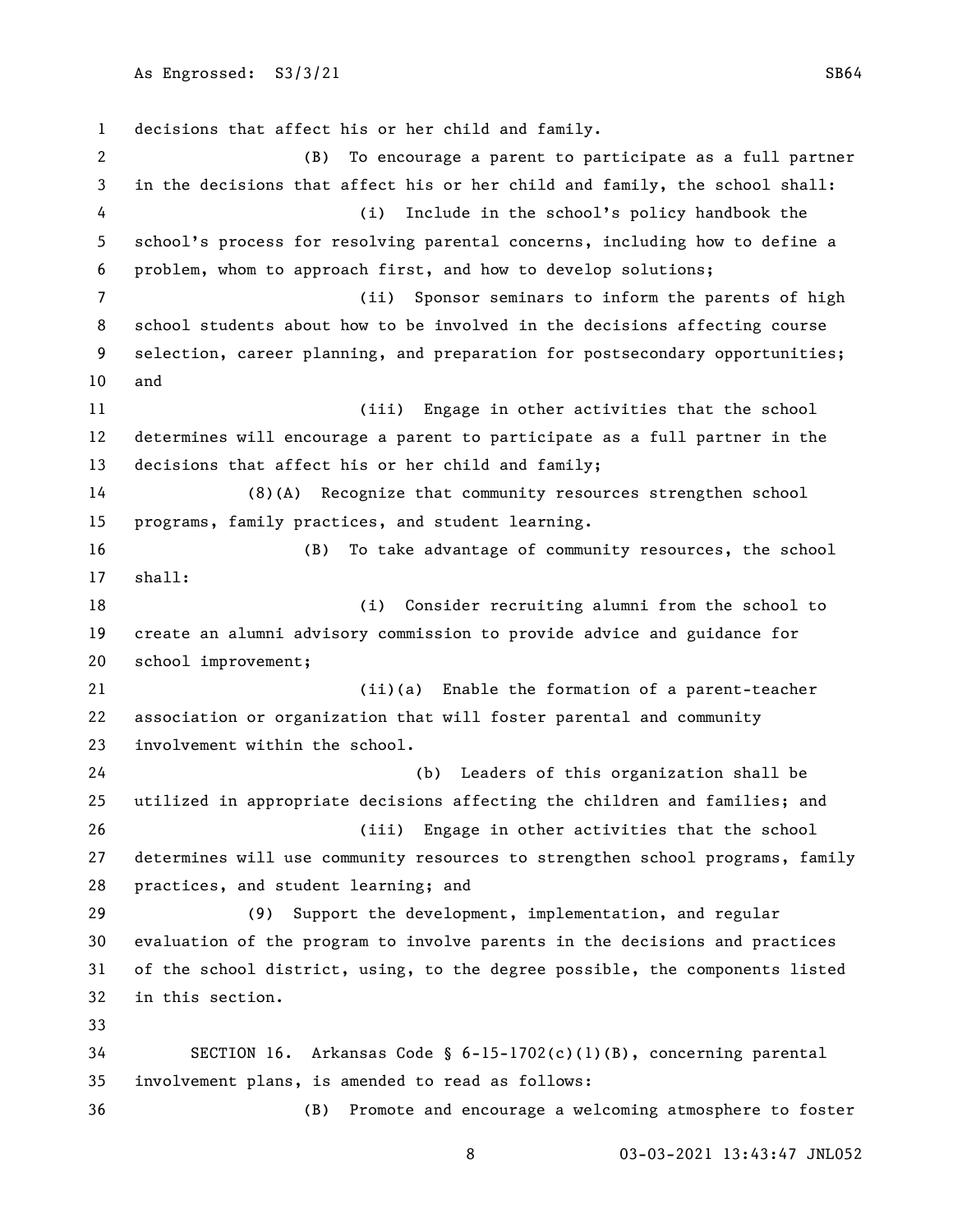1 parental involvement parent and family engagement in the school; and SECTION 17. Arkansas Code § 6-15-1704(a), concerning annual review of parental involvement plans, is amended to read as follows: (a) Annually by August 1, every school district shall review and update the school district's parental involvement parent and family engagement plan and: (1) File a copy of the parent and family engagement plan with the Division of Elementary and Secondary Education; (2) Place a copy of the parent and family engagement plan on the school district's website; and 12 (3)(A) Place Publish a parent-friendly summary of the parent and family engagement plan as a supplement to the student handbook. (B) The parent shall sign a form acknowledging receipt of the summary and return the signed form to the school where the student is enrolled. SECTION 18. Arkansas Code § 6-15-1704(b)(4), concerning annual review of parental involvement plans, is amended to read as follows: (4) The State Board of Education shall incorporate the 21 provisions of this subsection into its rules for parental involvement parent and family engagement plans. SECTION 19. Arkansas Code § 6-15-1705 is amended to read as follows: 25 6-15-1705. Incorporation of parental involvement parent and family engagement into teacher education programs. The Division of Elementary and Secondary Education and the Division of Higher Education shall collaborate with institutions of higher education to incorporate into teacher and administrator education programs instruction regarding: 31 (1) The importance of <del>parental involvement</del> parent and family engagement; (2) Successful strategies for encouraging a parent to be a partner in his or her child's education; and 35 (3) The relationship connection between cultural diversity and parental involvement parent and family engagement.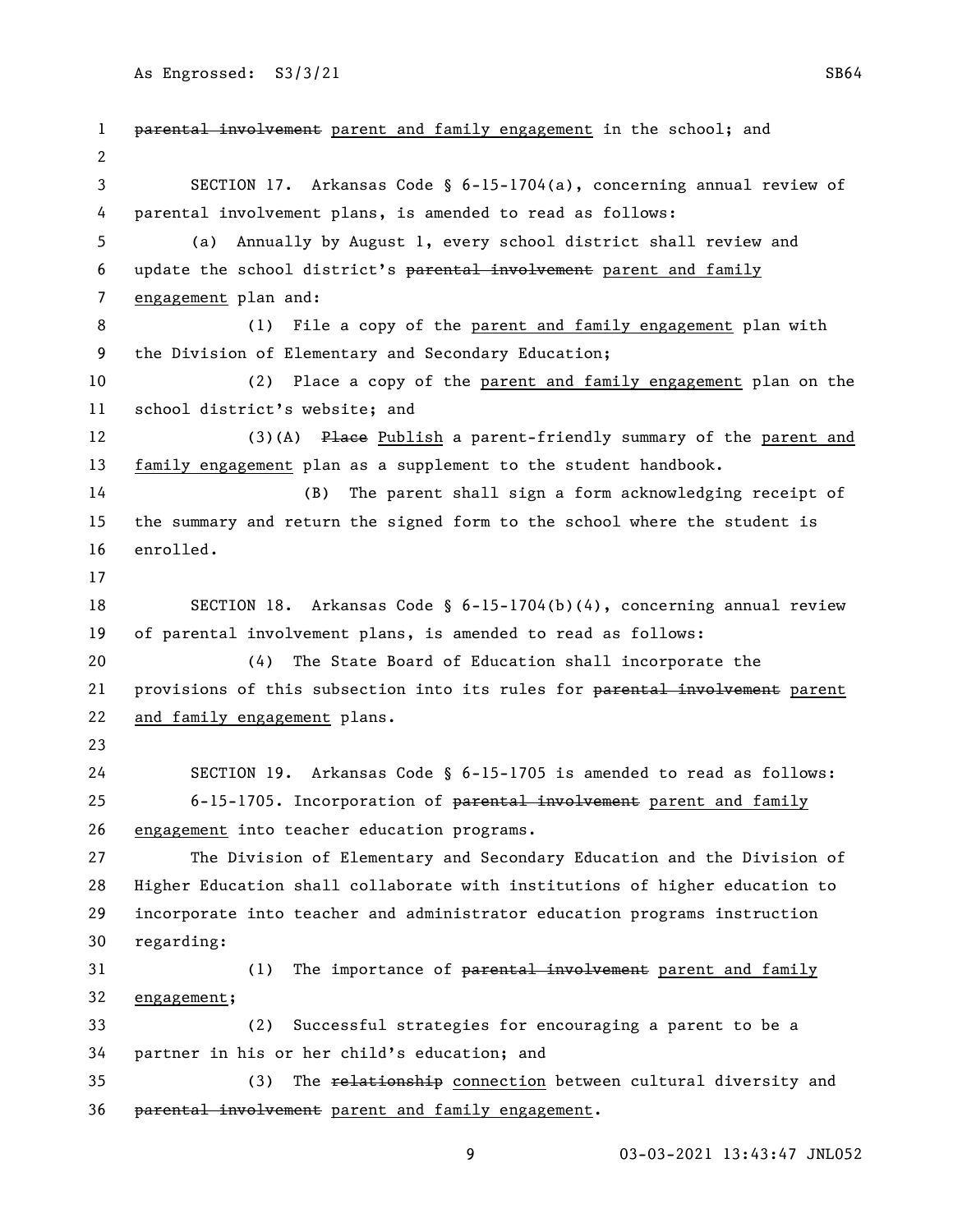*SECTION 20. Arkansas Code § 6-15-2101(a)(3), concerning the school rating system and annual reports, is amended to read as follows: (3)(A) Annual school performance reports shall be: (A)(i) Made available in hard copy to all parents or guardians upon request; (B)(ii) Posted on the division's website; and (C)(iii) Posted on the local school district's website; and (D) Published by the local school district in the local newspaper. (B) The public school district also may publish the school performance report in the local newspaper.* SECTION 21. Arkansas Code § 6-15-2105 is amended to read as follows: 6-15-2105. School rating system — School ratings and performance category level measurement — Publication. 18 (a) School performance category level designations or ratings shall apply to each school's achievement for the year in which the achievement is measured. 21 (b)(1) Each school's designation or rating shall be published annually by the Division of Elementary and Secondary Education and by the school district and shall be available on the division's website. (2) Each parent and guardian is entitled to an easy-to-read 25 written report describing the designation or rating of the school in which his or her child is enrolled. 27 (3) Effective with the 2014-2015 school year, the The report 28 required under this section shall identify the levels of improvement and 29 performance school's rating on the report as "A", "B", "C", "D", or "F". $\div$  $(A)$  "A" for schools that are rated "exemplary" by the Division of Elementary and Secondary Education, Level 5 under § 6-15-2102  ${frepeated}$ , or Level 5 under § 6-15-2103; (B) "B" for schools that are rated "achieving" by the division, Level 4 under § 6-15-2102 [repealed], or Level 4 under § 6-15-2103; (C) "C" for schools that are rated "needs improvement" by the division, Level 3 under § 6-15-2102 [repealed], or Level 3 under § 6-15-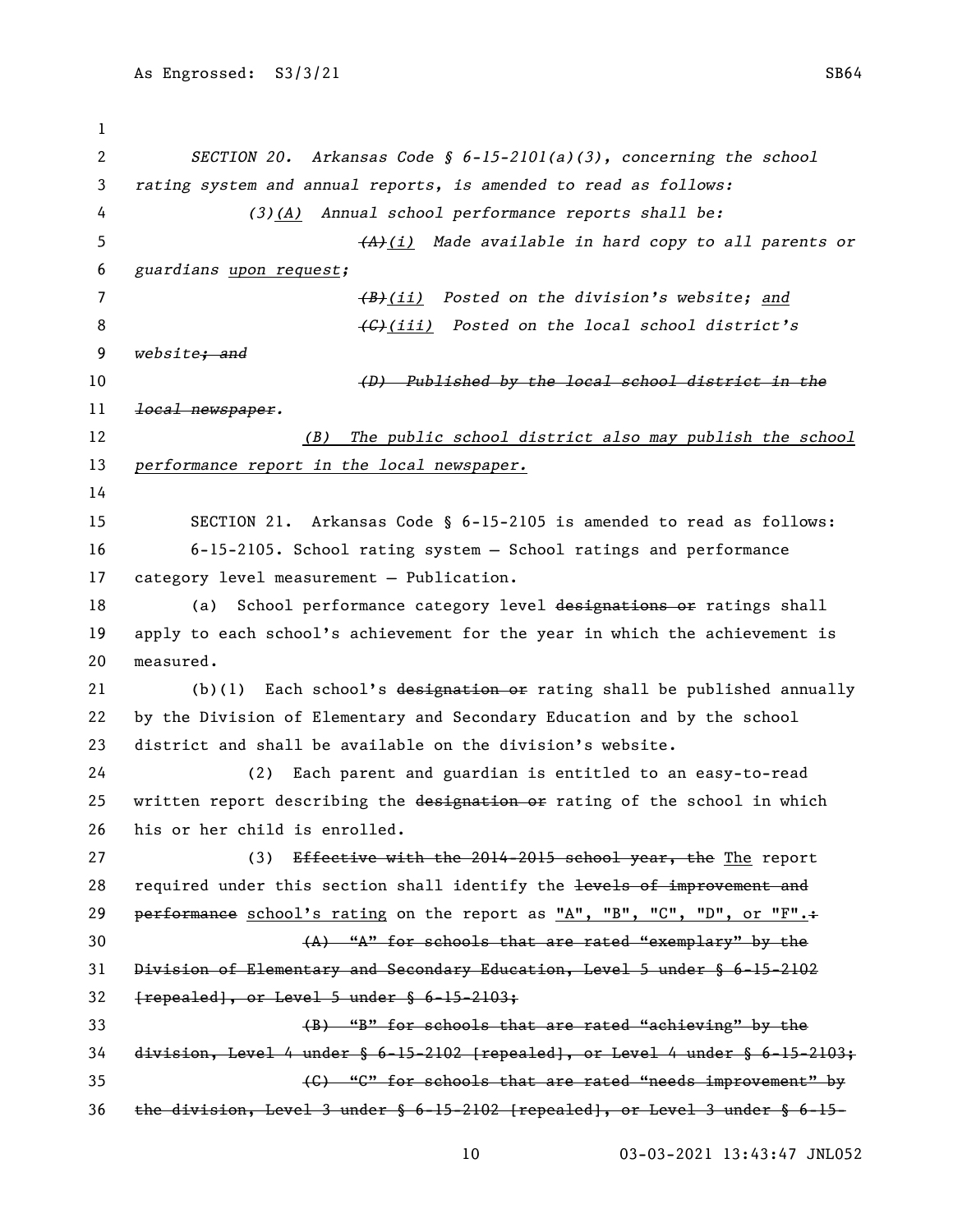```
1 2103;
 2 (D) "D" for schools that are rated "needs improvement -
3 focus" by the division, Level 2 under § 6-15-2102 [repealed], or Level 2 
4 under § 6-15-2103; and
5 (E) "F" for schools that are rated "needs improvement —
6 priority" by the division, Level 1 under § 6-15-2102 [repealed], or Level 1 
7 under § 6-15-2103.
8
9 SECTION 22. Arkansas Code § 6-16-144(a)(1), concerning the Arts-
10 Enriched Curriculum Program, is amended to read as follows:
11 (1) Integration of the arts is an effective tool to reinforce 
12 the rigor and relevance specific to the newly adopted Gommon Core Arkansas
13 State Standards;
14
15 SECTION 23. Arkansas Code § 6-16-144(c)(1)(A), concerning the Arts-
16 Enriched Curriculum Program, is amended to read as follows:
17 (A) An arts-enriched curriculum based on Common Core
18 Arkansas State Standards that is infused daily with incorporates drama,
19 dance, visual art, and writing;
20
21 SECTION 24. Arkansas Code § 6-16-144(e)(2), concerning the Arts-
22 Enriched Curriculum Program, is amended to read as follows:
23 (2) For the three (3) years that a school participates, the principal 
24 and faculty at the school shall receive professional development training for 
25 integrating the arts as a medium to teach the concepts under the Common Core
26 Arkansas State Standards as follows:
27 (A) In the first year of participation, training shall be 
28 provided for seven (7) days, with monthly follow-up;
29 (B) In the second year of participation, training shall be 
30 provided for five (5) days, with monthly follow-up; and
31 (C) In the third year of participation, training shall be 
32 provided for four (4) days, with monthly follow-up. 
33
34 SECTION 25. Arkansas Code § 6-16-501(a), concerning organ donor 
35 awareness education, is amended to read as follows to update an outdated 
36 reference:
```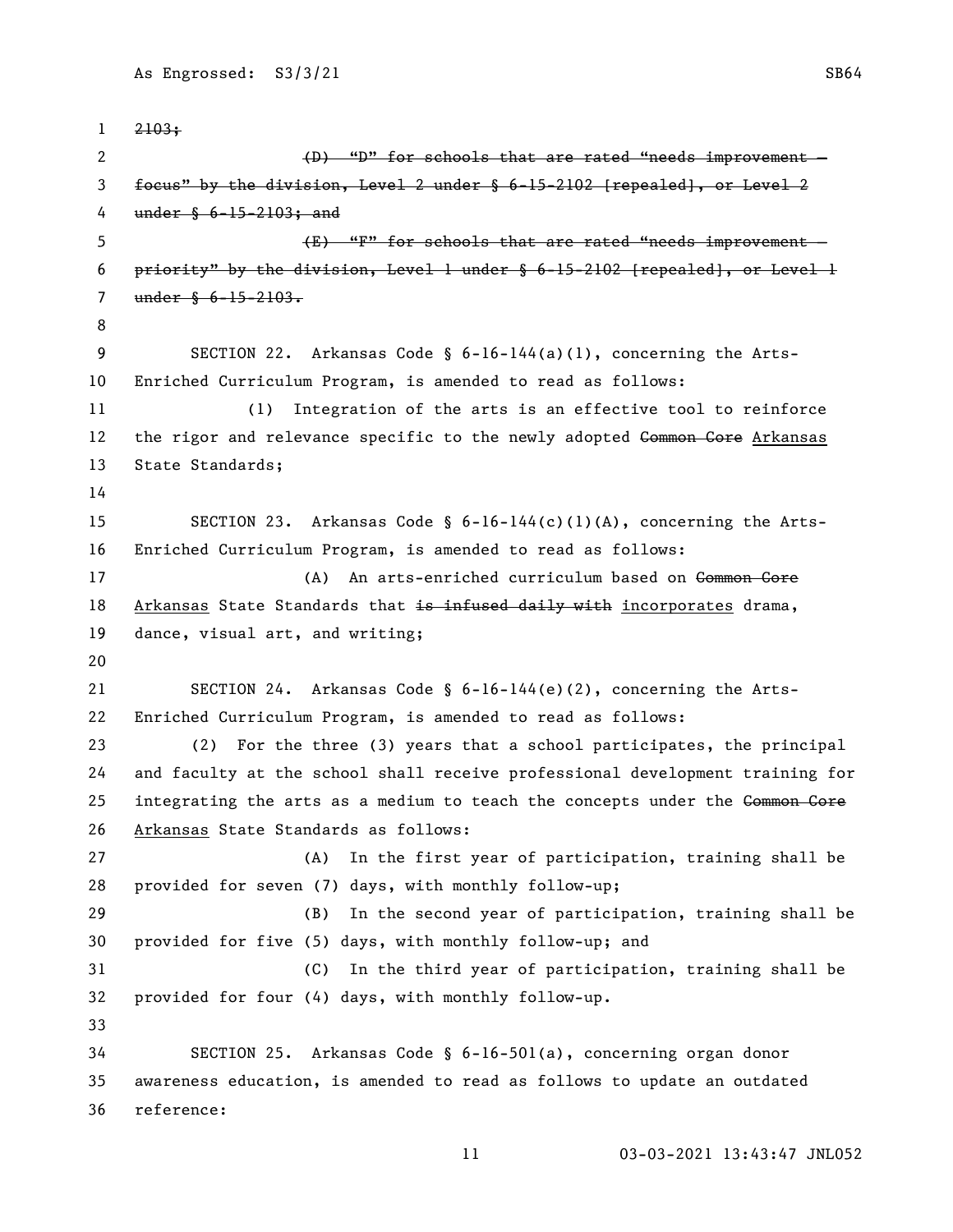(a) After receiving approval of materials from the Commissioner of 2 Elementary and Secondary Education and the Director of the Department of 3 Health Secretary of the Department of Health, the Arkansas Regional Organ Recovery Agency, Inc. may provide educational and instructional materials regarding organ and tissue donation to school districts for use in the classroom.

 SECTION 26. Arkansas Code § 6-16-508(a), concerning accessible parking for persons with disabilities, is amended to read as follows to update an outdated reference:

 (a) After receiving approval of materials from the Commissioner of 12 Elementary and Secondary Education and the Director of the Department of 13 Health Secretary of the Department of Health, the Governor's Commission on People with Disabilities may provide educational and instructional materials regarding accessible parking for persons with disabilities to school districts for use in the classroom.

SECTION 27. Arkansas Code § 6-17-119 is repealed.

6-17-119. Alternative pay programs — Definitions.

20 (a) As used in this section:

 (1) "Alternative pay" means a salary amount that is part of the licensed employee's or classified employee's total compensation for 23 additional responsibilities, mastery of new knowledge and skills, advanced career opportunities, increased student achievement, attracting highly qualified teachers, or professional development exceeding state minimums; (2) "Classified employee" means a person employed by a public school district under a written annual contract who is not required to have a teaching license issued by the Division of Elementary and Secondary Education 29 as a condition of employment; (3) "Licensed employee" means a person employed by a public

school who is required to hold a license issued by the division; and

(4) "Teacher" means:

(A) Any person who is:

 (i) Required to hold a teaching license from the division; and

(ii) Is engaged directly in instruction with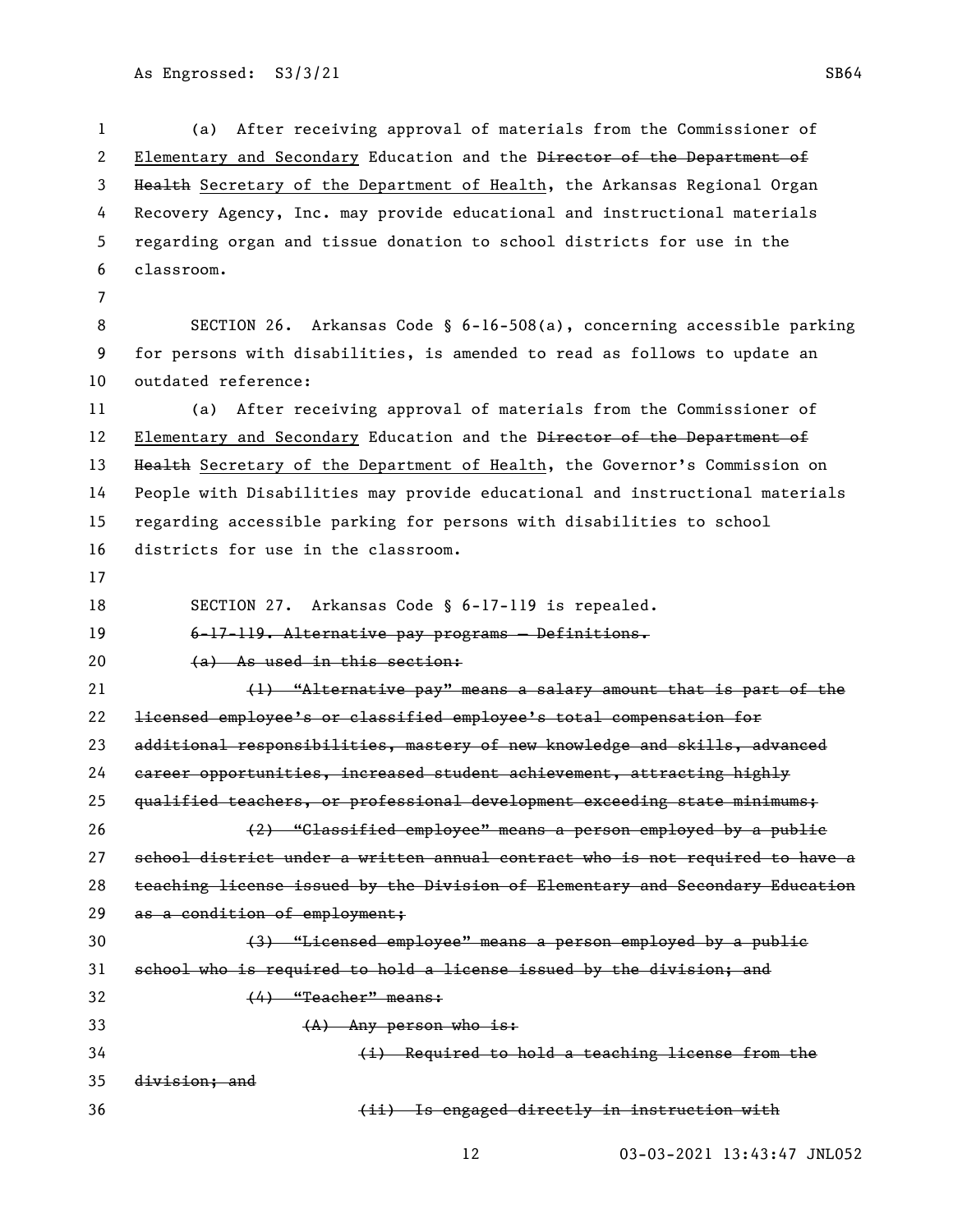| 1  | students in a classroom setting for more than seventy percent (70%) of the       |
|----|----------------------------------------------------------------------------------|
| 2  | individual's contracted time;                                                    |
| 3  | (B) A guidance counselor; or                                                     |
| 4  | $(G)$ A librarian.                                                               |
| 5  | (b) A public school district may offer or participate in an                      |
| 6  | alternative pay program for its licensed employees, classified employees, or     |
| 7  | both employee groups if:                                                         |
| 8  | (1) The program is implemented school district wide or on a                      |
| 9  | school-by-school basis:                                                          |
| 10 | (2) Every eligible licensed employee or classified employee may                  |
| 11 | participate in the program;                                                      |
| 12 | $(3)$ $(A)$ The program from the beginning is a collaborative effort             |
| 13 | among the participating school district board of directors, administrators,      |
| 14 | teachers, classified employees, association representatives, and parents with    |
| 15 | children attending the school district.                                          |
| 16 | (B) The school district board of directors,                                      |
| 17 | administrators, teachers, and classified employees shall each approve a show-    |
| 18 | of-interest resolution in the program by at least seventy percent (70%) or       |
| 19 | another percentage established by a majority vote of the teachers and            |
| 20 | approved by the local school district board of directors.                        |
| 21 | (C)(i) Each of the above groups shall be represented on a                        |
| 22 | committee that will design, implement, and evaluate the program.                 |
| 23 | (ii) Each group shall select its own                                             |
| 24 | representatives, and the committee shall be composed of at least fifty           |
| 25 | percent (50%) classroom teachers.                                                |
| 26 | (D) The program is a personnel policy and shall be                               |
| 27 | promulgated in accordance with $\S$ 6-17-201 et seq. and $\S$ 6-17-2301 et seq., |
| 28 | except to the extent that those personnel policies are negotiable in any         |
| 29 | school district that recognizes an organization representing a majority of       |
| 30 | teachers;                                                                        |
| 31 | $(4)(A)$ The program uses a variety of objective criteria that are               |
| 32 | eredible, clear, specific, measurable indicators of student achievement, and     |
| 33 | generally accepted best practices to determine pay.                              |
| 34 | (B) No more than fifty percent (50%) of the program's                            |
| 35 | eligibility requirements or alternative pay shall be related to annual           |
| 36 | increases in test scores;                                                        |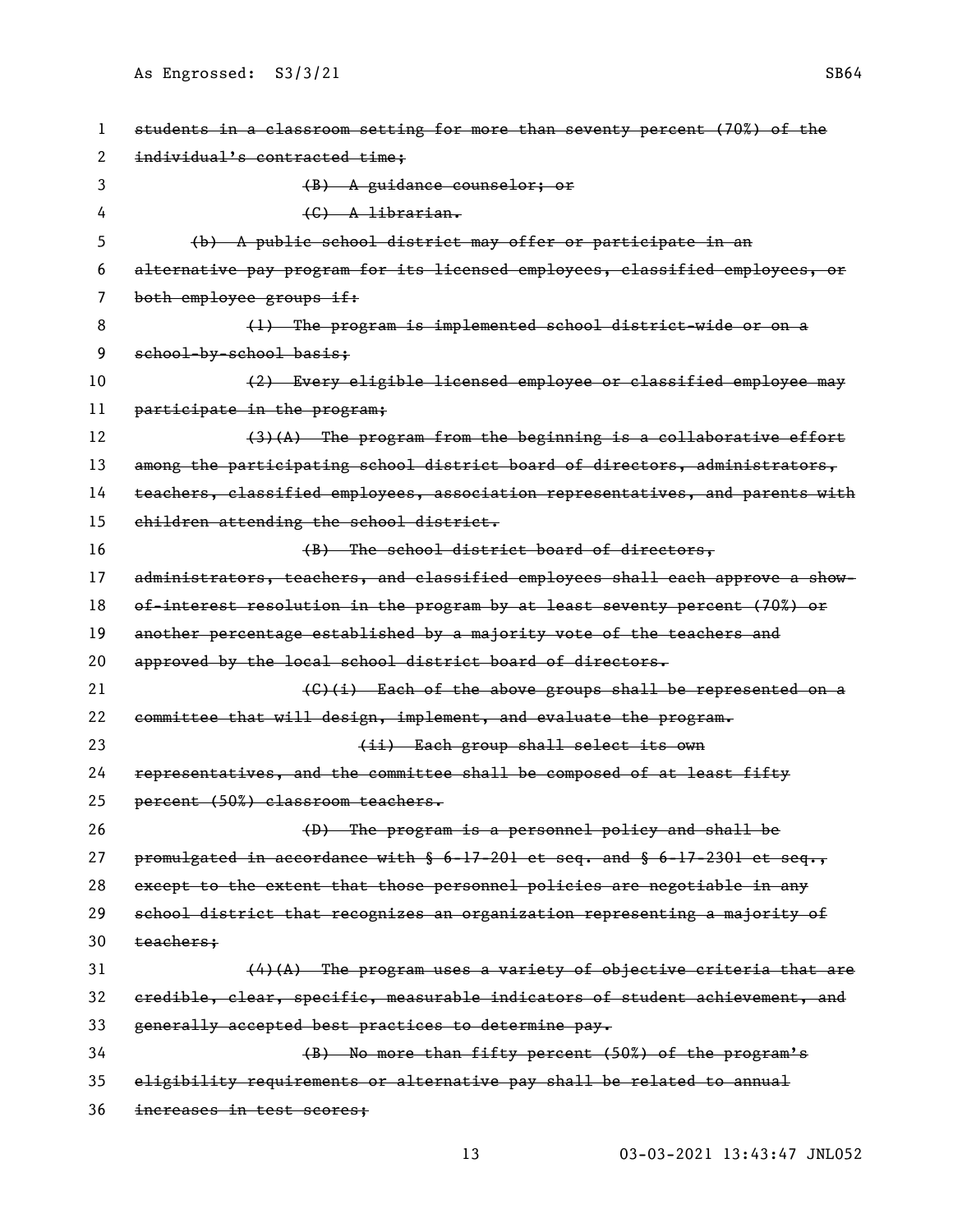(5)(A)(i) The program establishes a clear system of pay. 2 and the alternative pay system may not be  $\{ii\}$ . The alternative pay system may not be arbitrary. (B) The alternative pay shall be at least ten percent (10%) of the salary and receivable in one (1) year; (6) The program has an established and ongoing support system for the participants with the necessary financial and administrative 8 resources to successfully carry the program through; (7) The program is included in the district's support plan; 10 (8) The program is part of a larger set of reforms rather than an isolated approach to improving performance or rewarding certain licensed 12 or classified employees; (9) Each group identified in subdivision (b)(3)(B) of this 14 section approves the finalized program by: (A) At least a seventy percent (70%) majority; or (B) Another percentage established by a majority vote of 17 the teachers and approved by the local school district board of directors; and  $(10)(A)$  The program respects the right of any teacher or classified employee to elect not to participate in the program. 21 (B) However, if fifty-one percent (51%) or more of an employee group chooses not to participate, the program shall not be implemented for that group. (c) The division shall promulgate the rules necessary for the proper implementation of this section. 26 (d) This section shall not apply to any state-funded alternative teacher compensation pilot program or to any other performance-based pay program operating in a public school on July 31, 2007. SECTION 28. Arkansas Code § 6-17-310(e)(1), concerning the Office for the Purpose of Teacher Recruitment, is amended to read as follows: (1) Seventy-five percent (75%) or more of its students scoring 33 below proficient on fourth grade or eighth grade benchmark exams statewide student assessments in the two (2) immediately preceding school years; or SECTION 29. Arkansas Code § 6-17-1403(d), concerning Workers'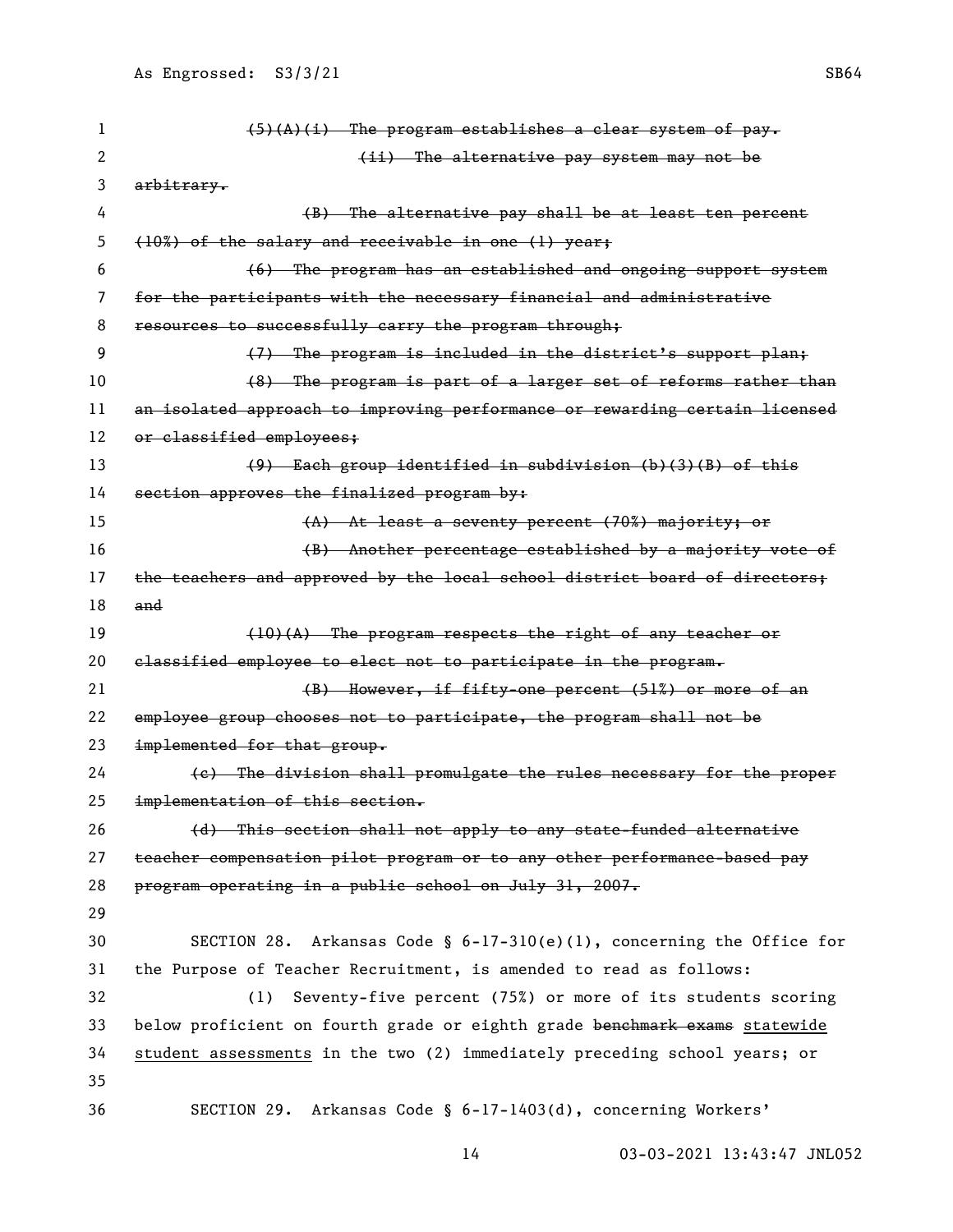Compensation financing coverage, is amended to read as follows to update an outdated reference:

 (d) The Commissioner of Elementary and Secondary Education shall also cause to be transferred to the Workers' Compensation Revolving Fund from the Public School Fund such amounts as may be certified to the commissioner by the division as the cost of administering this subchapter for public school employees.

 SECTION 30. Arkansas Code § 6-18-201(a), concerning compulsory attendance and exceptions, is amended to read as follows:

 (a) Under the penalty for noncompliance set by law, every parent, legal guardian, person having lawful control of the child, or person standing in loco parentis residing within the State of Arkansas and having custody or charge of a child five (5) years of age through seventeen (17) years of age on or before the date established in § 6-18-207 for the minimum age for enrollment in public school shall enroll the child in and send ensure the 17 attendance of the child  $\pm$ o at a public, private, or parochial school or provide a home school for the child, as described in § 6-15-501 et seq., with the following exceptions:

 (1)(A) A parent, legal guardian, person having lawful control of a child, or person standing in loco parentis residing within the state and having custody or charge of the child may elect for the child not to attend kindergarten if the child will not be six (6) years of age on the date established in § 6-18-207 for the minimum age for enrollment in public school  $ef$  for that school year.

 (B)(i) If an election is made under subdivision (a)(1)(A) of this section, the parent, legal guardian, person having lawful control of the child, or person standing in loco parentis shall file a signed kindergarten waiver form with the local school district administrative office.

 (ii) The kindergarten waiver form shall be prescribed by rule of the Division of Elementary and Secondary Education. (C) Upon the filing of the kindergarten waiver form, the child shall not be required to attend kindergarten during that school year; (2) A child who has received a high school diploma or its equivalent as determined by the State Board of Education is not subject to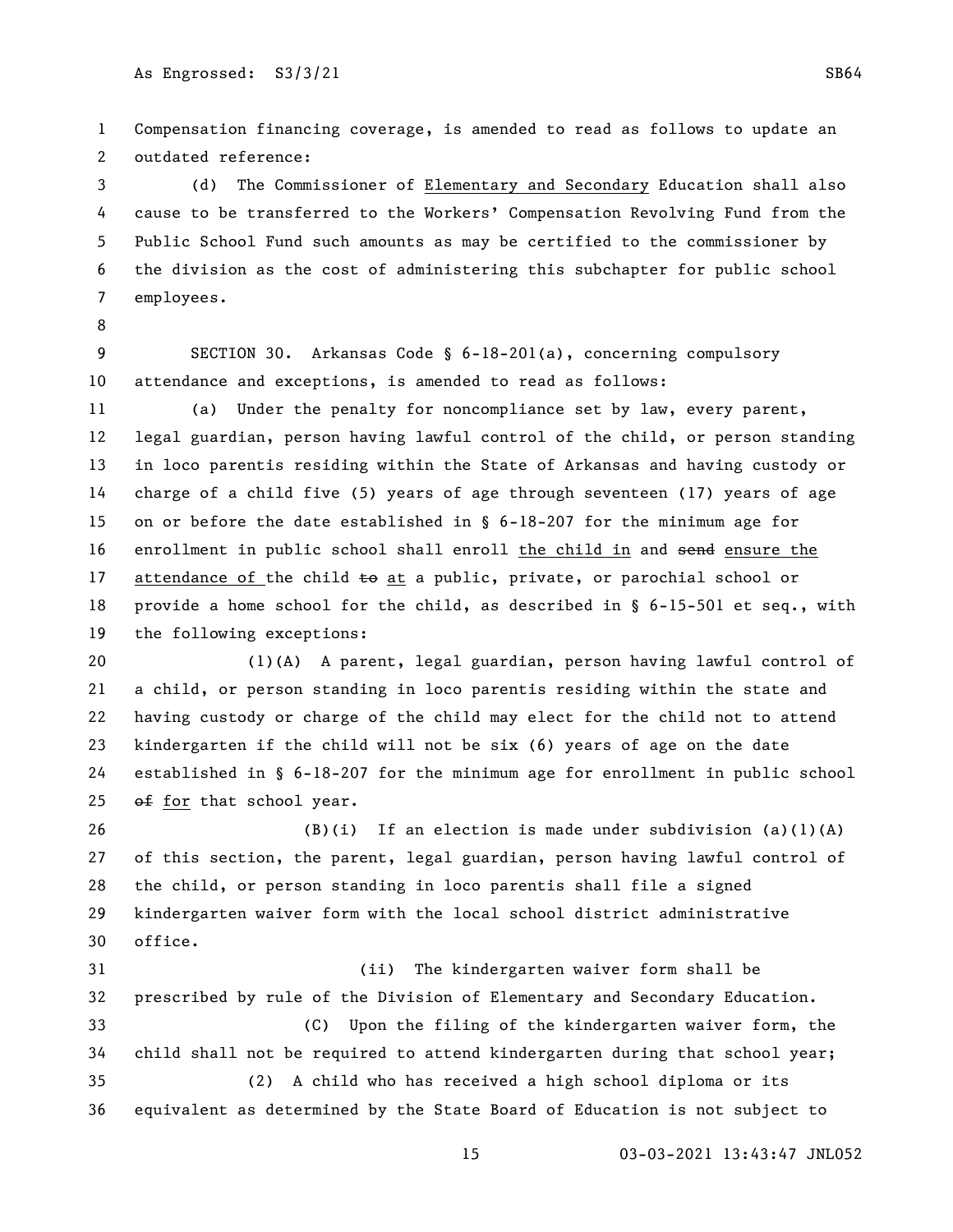the attendance requirement under this section;

 (3) A child sixteen (16) years of age or older who is enrolled in a postsecondary vocational-technical institution, a community college, or a two-year or four-year institution of higher education is not subject to the attendance requirement under this section; and

 (4) A child sixteen (16) years of age or older who is enrolled in an adult education program under subsection (b) of this section or in the Arkansas National Guard Youth Challenge Program is not subject to the attendance requirement under this section.

 SECTION 31. Arkansas Code § 6-18-205 is amended to read as follows: 6-18-205. Attendance in another district — Liability.

 (a)(1) Persons, and their present or future siblings, who attended during the 1982-1983 or 1983-1984 school year schools outside the boundaries 15 of the school district in which the persons reside may continue attending such schools at the discretion of the receiving schools notwithstanding that 17 the board of directors of the school districts in which such persons reside 18 disapproves the out-of-district attendance.

 (2) Such students shall be counted in the receiving district's average daily membership and not in the average daily membership of the district of residence.

22 (3) Nothing in this section shall be construed as requiring any 23 transfer of local funds to the receiving district.

 $\left(\frac{b}{1}(A)(A)(a)\right)$  Any A school district which that admits for ten (10) school days or more a student the school district knows, or should have known, is a resident of another school district not included in a tuition 27 agreement, or not officially transferred to  $\pm \epsilon$ , shall be the school district, is liable to the resident district of the student for an amount of money equal to the amount of state aid the resident district would have received or seven hundred fifty dollars (\$750) per year, whichever is greater.

 $\left(\frac{B}{t}\right)(b)(1)$  Either school district may petition the Division of Elementary and Secondary Education to satisfy the liability by 33 transferring that amount the amount of the liability to the entitled school district from funds which that the division would have distributed to the liable school district.

36 (ii)(2) Upon receipt of a petition, the division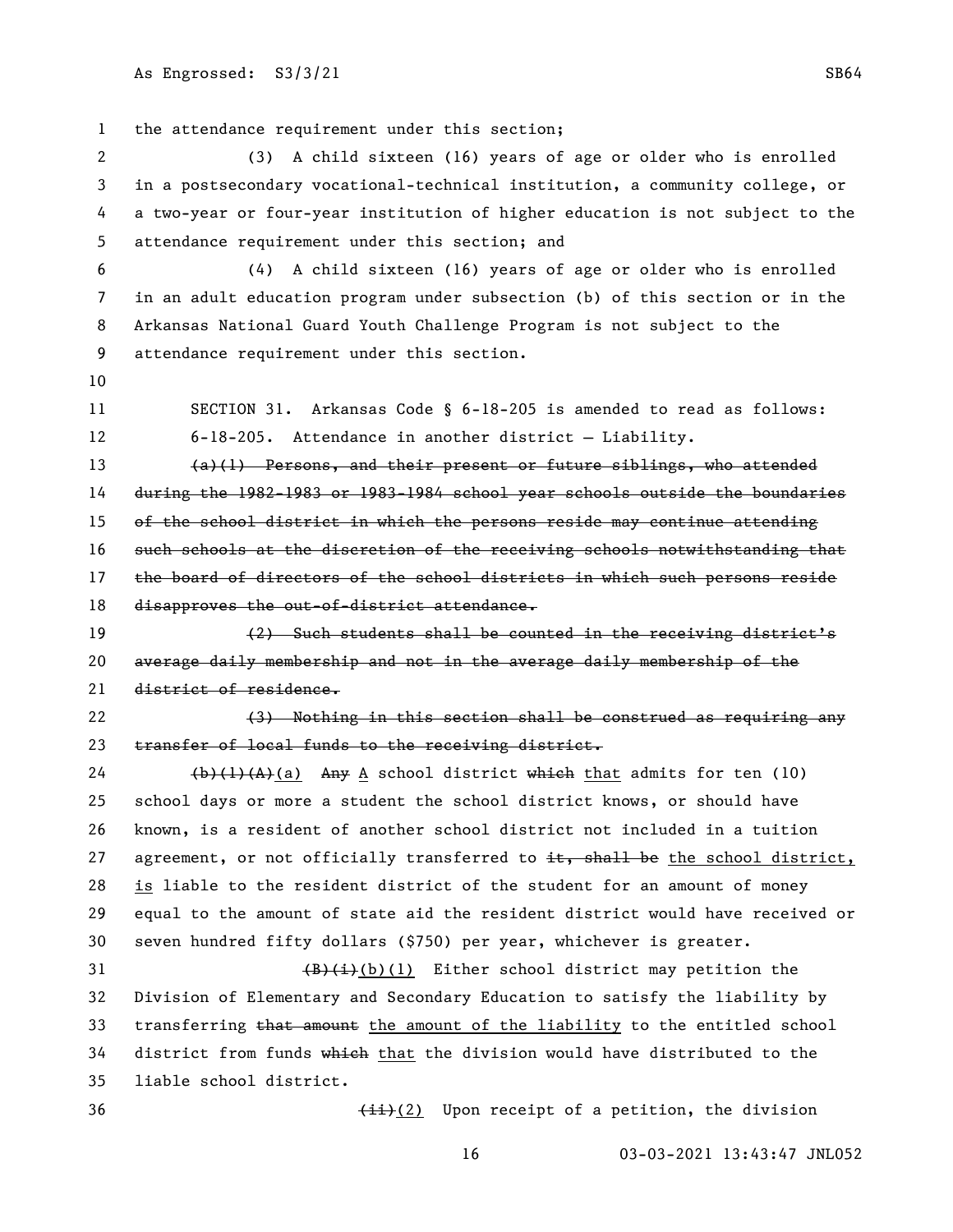```
1 shall determine the amount of the liability and satisfy it by the transfer.
 2 \left\{\left(\begin{array}{ccc} \left(\begin{array}{ccc} \left(\begin{array}{ccc} \left(\begin{array}{ccc} \left(\begin{array}{ccc} \left(\begin{array}{ccc} \left(\begin{array}{ccc} \left(\begin{array}{ccc} \left(\begin{array}{ccc} \left(\begin{array}{ccc} \left(\begin{array}{ccc} \left(\begin{array}{ccc} \left(\begin{array}{ccc} \left(\begin{array}{ccc} \left(\begin{array}{ccc} \left(\begin{array}{ccc} \left(\begin{array}{ccc} \left(\begin{array}{ccc} \left(\begin{array}{ccc} \left(\begin{array}{ccc} \left(\begin{array}{ccc} \left(\begin{array}{ccc} \left(\begin{array}{ccc} \left(\begin{array}{ccc3 the State Board of Education may decline to assess the penalty.
 4 (2) This subsection shall be deemed supplemental to and not a 
 5 repeal of subsection (a) of this section.
 6
 7 SECTION 32. Arkansas Code § 6-18-511(c)(1), concerning disciplinary 
 8 removal of a student by a teacher, is amended to read as follows:
 9 (1) Place the student into another appropriate classroom, or into in-
10 school suspension, or into the district's alternative learning environment,
11 so long as such the placement is consistent with the school district's
12 written student discipline policy; 
13
14 SECTION 33. Arkansas Code § 6-20-103(a)(2), concerning the electronic 
15 warrants transfer system, is amended to read as follows to update an outdated 
16 reference:
17 (2) The determination of the categories of funds to be 
18 distributed shall be made by the Commissioner of Elementary and Secondary
19 Education.
20
21 SECTION 34. Arkansas Code § 6-20-222(a), concerning the deposit of 
22 school funds and security, is amended to read as follows to update an 
23 outdated reference:
24 (a) All general deposits of school funds in banks shall be secured by 
25 general obligation bonds of the United States, by bonds, notes, debentures, 
26 or other obligations issued by an agency of the United States Government, by 
27 bonds of the State of Arkansas, or by bonds of a political subdivision 
28 thereof which has never defaulted on any of its obligations, in an amount at 
29 least equal to the amount of the deposit, or by a bond executed by a surety 
30 company authorized to do business in the State of Arkansas, the surety on the 
31 bond to be approved by the Commissioner of Elementary and Secondary
32 Education.
33
34 SECTION 35. Arkansas Code § 6-20-415 is repealed.
35 6-20-415. Consultants.
36 (a) The Division of Elementary and Secondary Education in consultation
```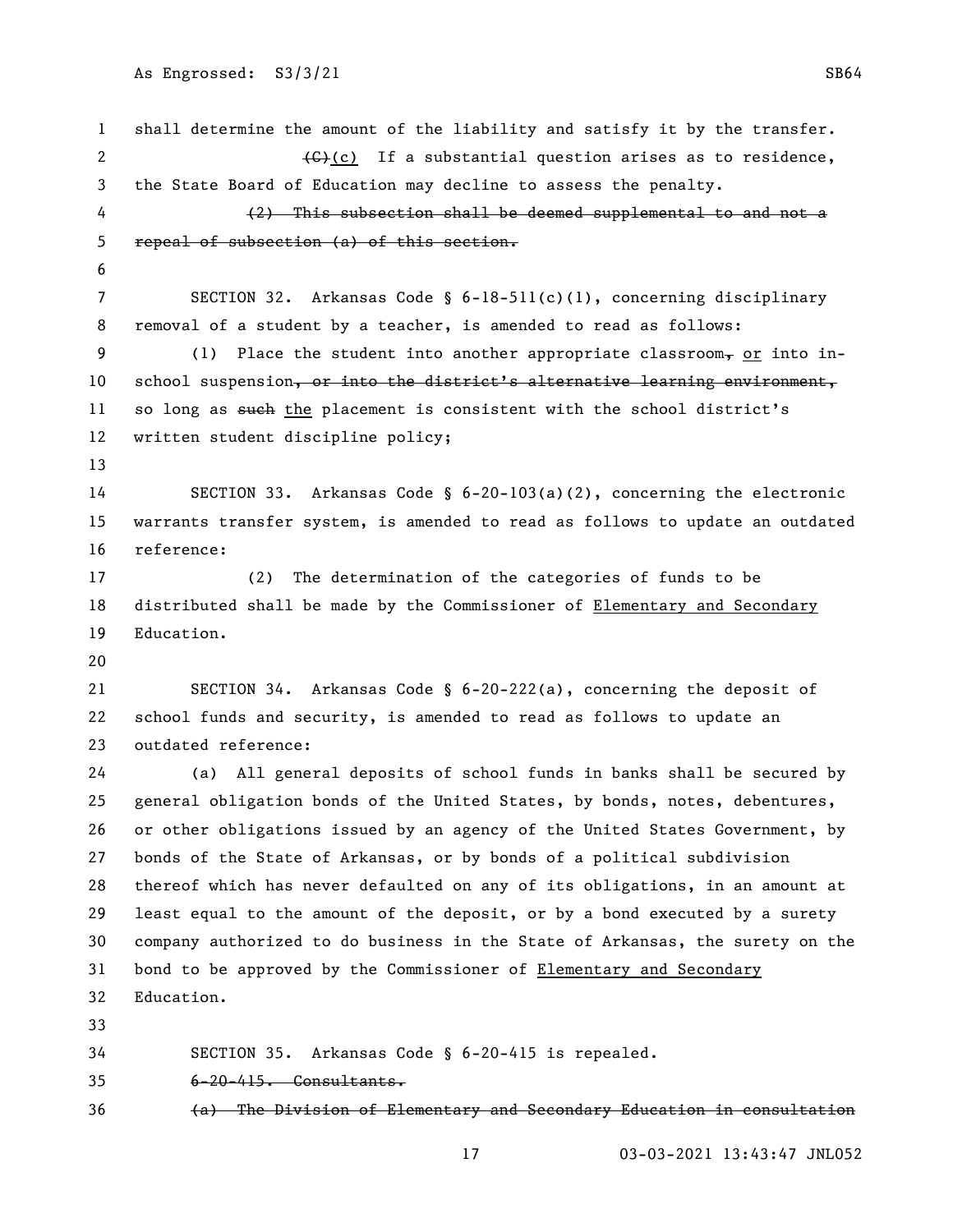| 1  | with the Attorney General shall hire consultants on the following basis:      |
|----|-------------------------------------------------------------------------------|
| 2  | $(1)$ The consultants shall be qualified as experts in public                 |
| 3  | school district desegregation;                                                |
| 4  | (2) The purposes for employing the consultants are to determine               |
| 5  | whether and in what respects any of the three (3) Pulaski County school       |
| 6  | districts:                                                                    |
| 7  | $(A)(i)$ Are unitary.                                                         |
| 8  | (ii) If a school district has been declared unitary                           |
| 9  | or has been declared unitary in some respects, the consultants shall not      |
| 10 | examine the school district on those issues; and                              |
| 11 | (B) Have complied with their respective consent decrees;                      |
| 12 | and                                                                           |
| 13 | (3) The consultants shall understand and acknowledge in their                 |
| 14 | work and research that their testimony in court may be required.              |
| 15 | (b) The division shall not pay the consultant fees or expenses from           |
| 16 | moneys appropriated and available for the reimbursement of attorney's fees to |
| 17 | the three (3) Pulaski County school districts under § 6-20-416.               |
| 18 | $(e)(1)$ The division and the Attorney General also may hire consultants      |
| 19 | with expertise in the fields of auditing and forensic accounting to provide   |
| 20 | oversight and management of the three (3) Pulaski County school districts'    |
| 21 | finances with an emphasis on desegregation funding.                           |
| 22 | (2) The consultants hired by the division and the Attorney                    |
| 23 | General shall have full authority to examine any documents and software and   |
| 24 | shall be allowed full access to any persons necessary to discharge the        |
| 25 | consultants' duties as directed by the division and the Attorney General.     |
| 26 | (3) In addition to the authority otherwise granted to the State               |
| 27 | Board of Education and the division by law, the division may require a school |
| 28 | district to modify, update, or change the school district's financial         |
| 29 | oversight or management policies, procedures, or practices in response to the |
| 30 | recommendations of the consultants.                                           |
| 31 | $(4)$ A school district that fails to comply with the requirements            |
| 32 | of the division under this subsection shall be identified by the division as  |
| 33 | being in fiscal distress and subject to the applicable enforcement provisions |
| 34 | as provided by law.                                                           |
| 35 |                                                                               |
| 36 | SECTION 36.<br>Arkansas Code § 6-20-416 is repealed.                          |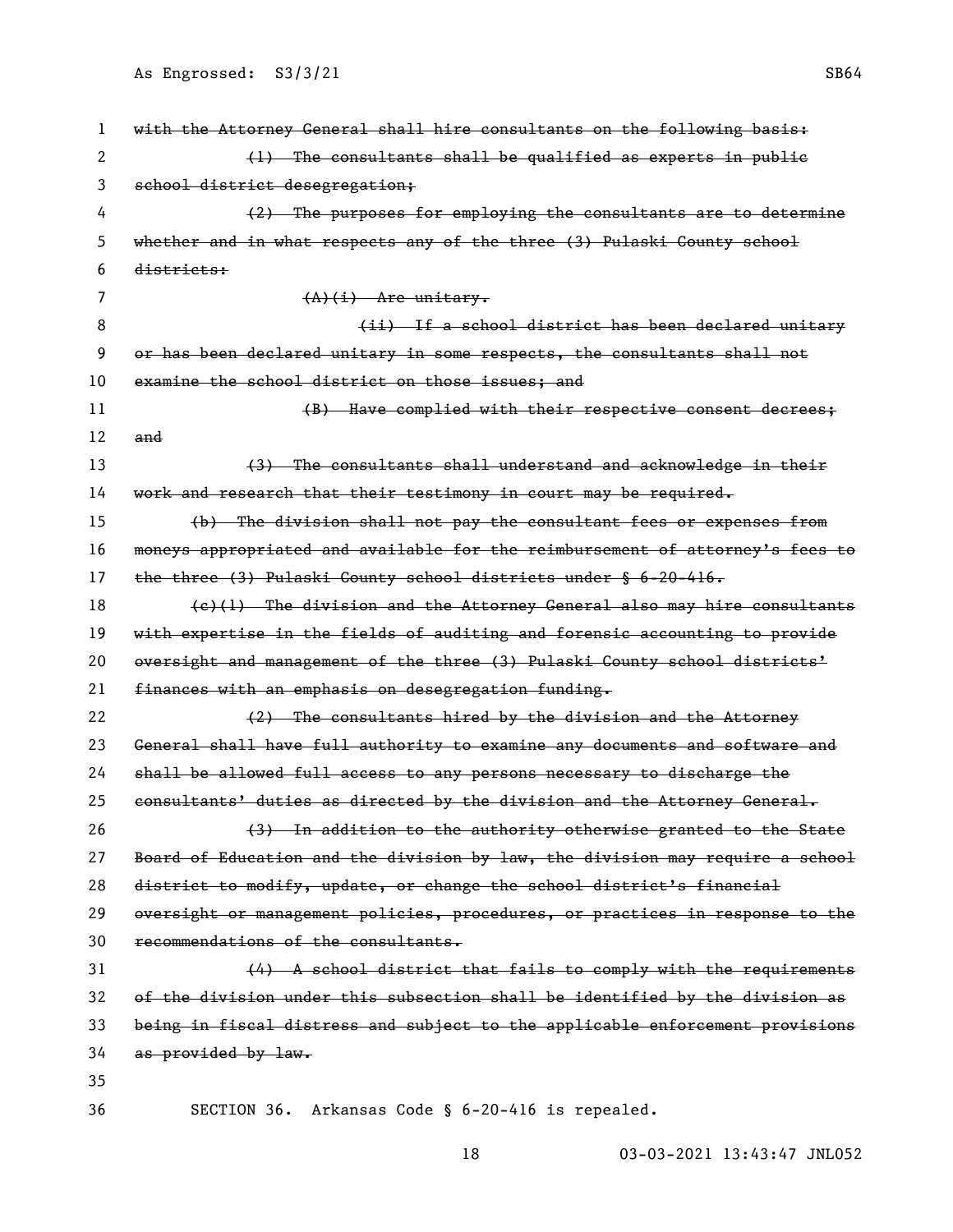| 1  | 6-20-416. Desegregation funding.                                                    |
|----|-------------------------------------------------------------------------------------|
| 2  | (a) The Division of Elementary and Secondary Education and the                      |
| 3  | Attorney General are authorized to seek proper federal court review and             |
| 4  | determination of the current unitary status of any school district in the           |
| 5  | ease of Little Rock School District v. Pulaski County Special School District       |
| 6  | No. 1, et al., No. LR-C-82-866.                                                     |
| 7  | $(b)(1)$ The division and the Attorney General are authorized to seek               |
| 8  | modification of the current consent decree or enter into a new or an amended        |
| 9  | consent decree or settlement agreement under this section that allows the           |
| 10 | State of Arkansas to:                                                               |
| 11 | (A) Continue necessary and appropriate payments under a                             |
| 12 | post-unitary agreement to the three (3) Pulaski County school districts for a       |
| 13 | <del>limited and definite time period not to exceed seven (7) years and for a</del> |
| 14 | definite limited sum of payments;                                                   |
| 15 | (B) Ensure that the amount of funding provided under the                            |
| 16 | post-unitary agreement is the total maximum obligation of the state and the         |
| 17 | school districts in the case:                                                       |
| 18 | (G) Ensure that the payments required pursuant to the                               |
| 19 | post-unitary agreement are structured so that the total amount of the               |
| 20 | payments decreases so that no financial obligation remains due or owed by the       |
| 21 | state at the end of the time period specified in the post-unitary agreement;        |
| 22 | and                                                                                 |
| 23 | (D) Ensure that the total of any financial obligation                               |
| 24 | ereated or established for the state in any one (1) year shall not exceed the       |
| 25 | state's desegregation obligation for the 2008-2009 school year.                     |
| 26 | $(2)$ (A) The agreement under this subsection may only be a post-                   |
| 27 | unitary agreement, and the school districts shall receive the continued             |
| 28 | funding only if they are declared unitary.                                          |
| 29 | (B) However, the agreement does not have to be post-                                |
| 30 | unitary and may commence upon all school districts having been declared,            |
| 31 | previously or in the future, unitary in terms of student assignment and             |
| 32 | student racial balance so long as all other requirements in subdivision             |
| 33 | $(b)(1)$ of this section are met.                                                   |
| 34 | (3) Before any agreement is entered into pursuant to this                           |
| 35 | subsection, the proposed post-unitary agreement shall be submitted to the           |
| 36 | Legislative Council for review and approval.                                        |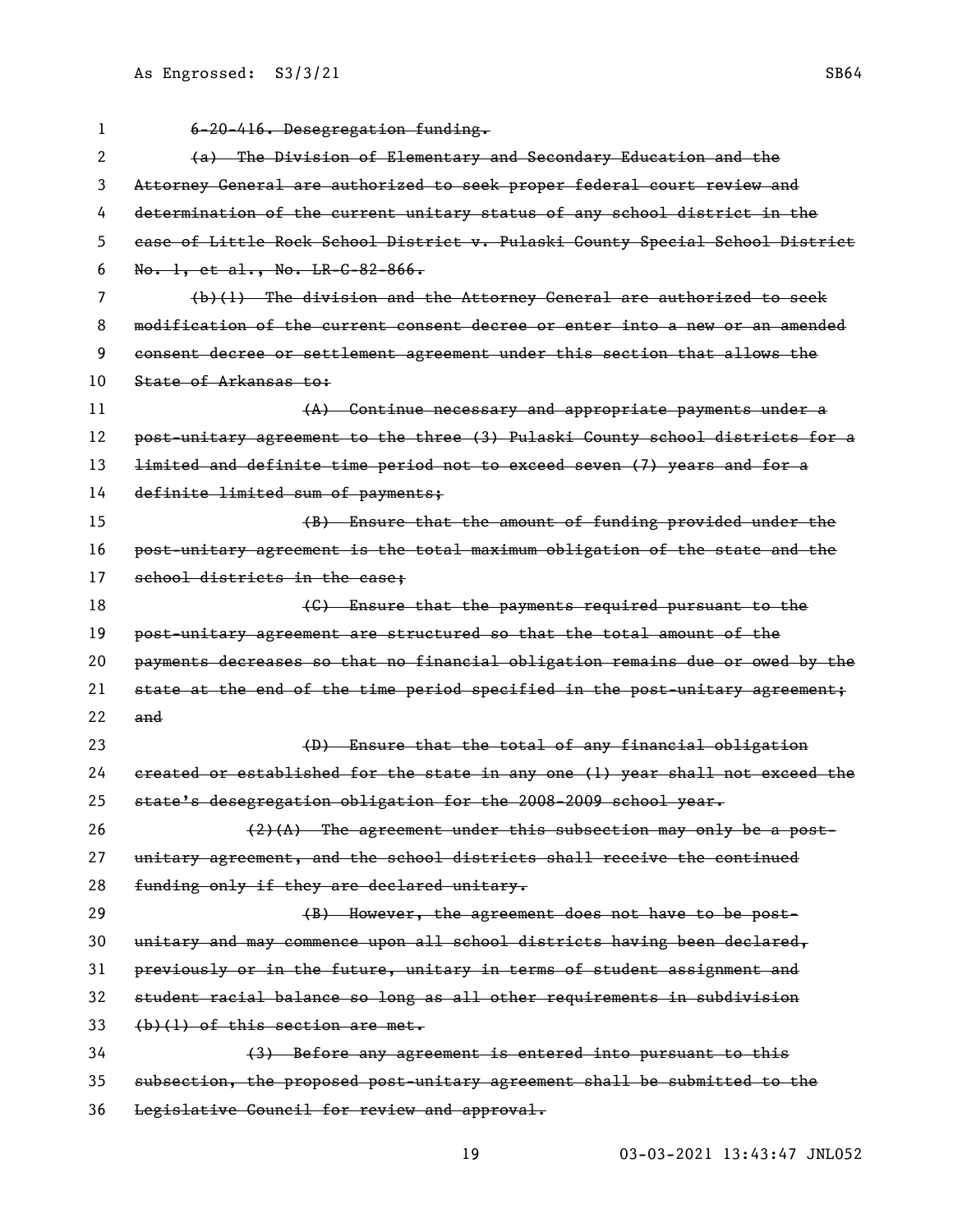| 1  | $(e)$ (1) The division in consultation with the Attorney General shall        |
|----|-------------------------------------------------------------------------------|
| 2  | have the authority to enter into agreements with the three (3) Pulaski County |
| 3  | school districts to reimburse the school districts for legal fees incurred    |
| 4  | for seeking unitary status or partial unitary status.                         |
| 5  | (2) To be eligible for possible reimbursement under this                      |
| 6  | subsection for legal fees incurred, motions seeking unitary status or partial |
| 7  | unitary status shall be filed no later than October 30, 2007, and the school  |
| 8  | districts must be declared unitary or at least partially unitary by the       |
| 9  | federal district court no later than December 31, 2012.                       |
| 10 | (3) Under no circumstances shall any one (1) school district be               |
| 11 | entitled to reimbursement under this subsection in excess of two hundred      |
| 12 | fifty thousand dollars (\$250,000).                                           |
| 13 | (4) Before a reimbursement agreement is entered into pursuant to              |
| 14 | this subsection, the proposed reimbursement agreement shall be submitted to   |
| 15 | the Legislative Council for review and approval.                              |
| 16 | $(d)$ (1) By modifying the current consent decree or entering into a new      |
| 17 | or an amended consent decree or post-unitary agreement, the State Board of    |
| 18 | Education may create one (1) or more new school districts within Pulaski      |
| 19 | County if the creation of the new school district or districts does not       |
| 20 | eliminate the Pulaski County Special School District from existence.          |
| 21 | (2) The state board shall seek the federal district court's                   |
| 22 | approval before creating a new school district pursuant to this subsection,   |
| 23 | unless the federal district court's approval is not required because:         |
| 24 | (A) The school district or districts involved have been                       |
| 25 | released from the federal district court's supervision; or                    |
| 26 | (B) The new school district or districts is contemplated                      |
| 27 | only as part of the post-unitary agreement.                                   |
| 28 | (3) Any new school district created in Pulaski County shall                   |
| 29 | receive a pro rata distribution based on its average daily membership of the  |
| 30 | funding provided under subsection (b) of this section for the school district |
| 31 | or districts from which it was created.                                       |
| 32 | (e)(1) A school district receiving state funds under a federal court          |
| 33 | order or a settlement agreement in desegregation litigation shall categorize  |
| 34 | and describe the state funds received and any expenditure of those funds      |
| 35 | according to the uniform chart of accounts and codes established by the       |
| 36 | division.                                                                     |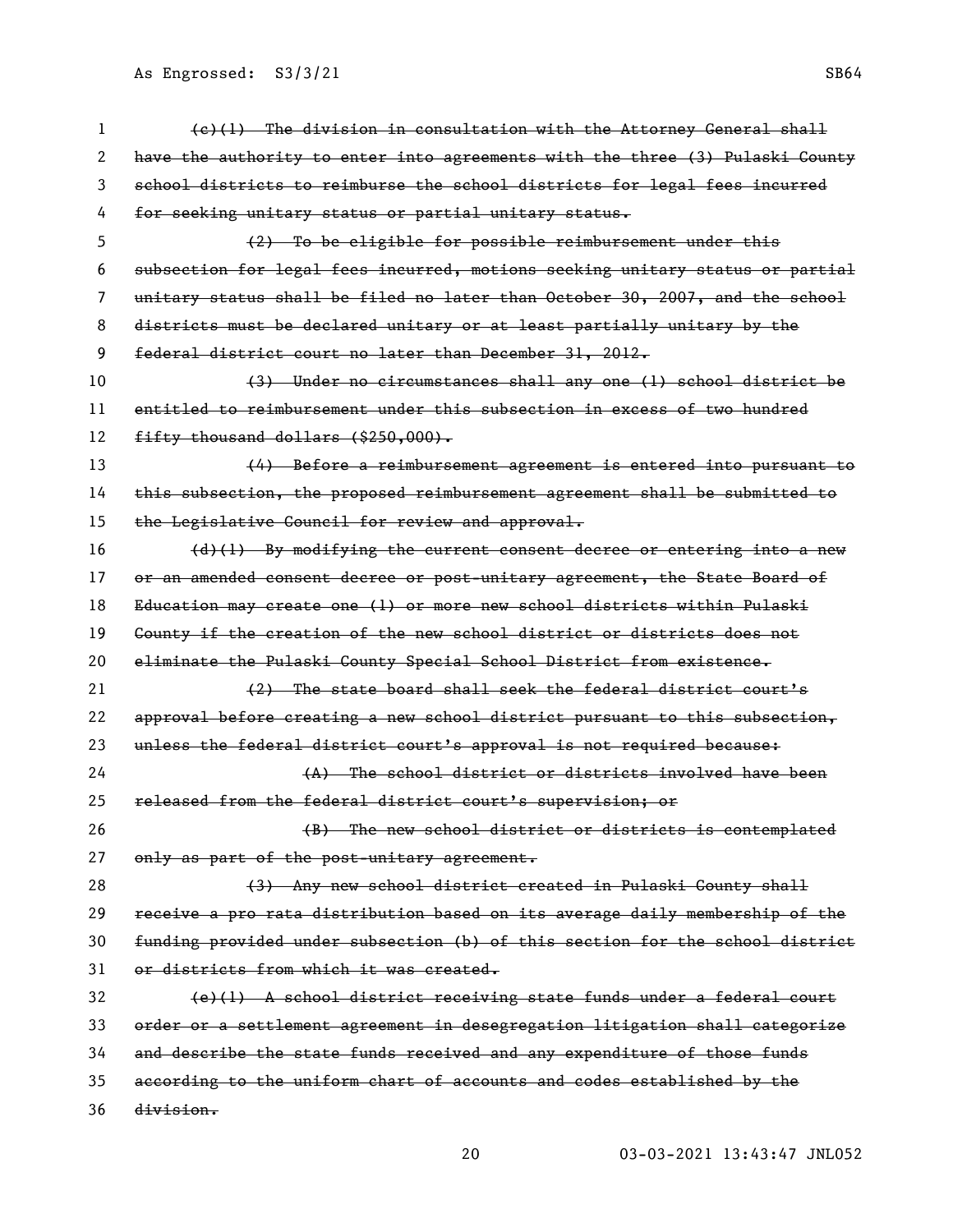(2) The division shall modify, as necessary, the Arkansas Financial Accounting Handbook or the Arkansas Educational Financial Accounting and Reporting System, or both, to ensure that the uniform chart of accounts and codes is available to accurately monitor: (A) State funding paid to a school district under the federal court order or settlement agreement; and 7 (B) All expenditures of that funding. 8 (3) An error related to the coding and reporting of the state funds that causes a material misstatement of financial information is cause for determining a deficiency under the Division of Elementary and Secondary 11 Education Rules Governing the Arkansas Financial Accounting and Reporting 12 System and Annual Training Requirements. 13 (f) By September 1 of each year, a school district that receives state funding pursuant to a federal court order or settlement agreement in desegregation litigation shall report to the division, in the form and manner established by the division, the following: 17 (1) The total amount of state funding received under the federal 18 court order or settlement agreement in the previous school year; (2) A detailed statement outlining the school district's obligations under the federal court order, settlement agreement, or court- approved remedial plan, including without limitation: 22 (A) Programs that the school district is required to administer; (B) Specific goals that the school district is required to reach: (C) Actions that the school district is required to take 27 or is prohibited from taking: (D) Problems that the school district is required to remedy; (E) Overall purposes of the federal court order, settlement agreement, or court-approved remedial plan; and (F) Any other pertinent information as determined by the division; (3)(A) An itemized accounting of expenditures of state funds identified under subdivision (f)(1) of this section that were used to comply with the school district's obligations identified under subdivision (f)(2) of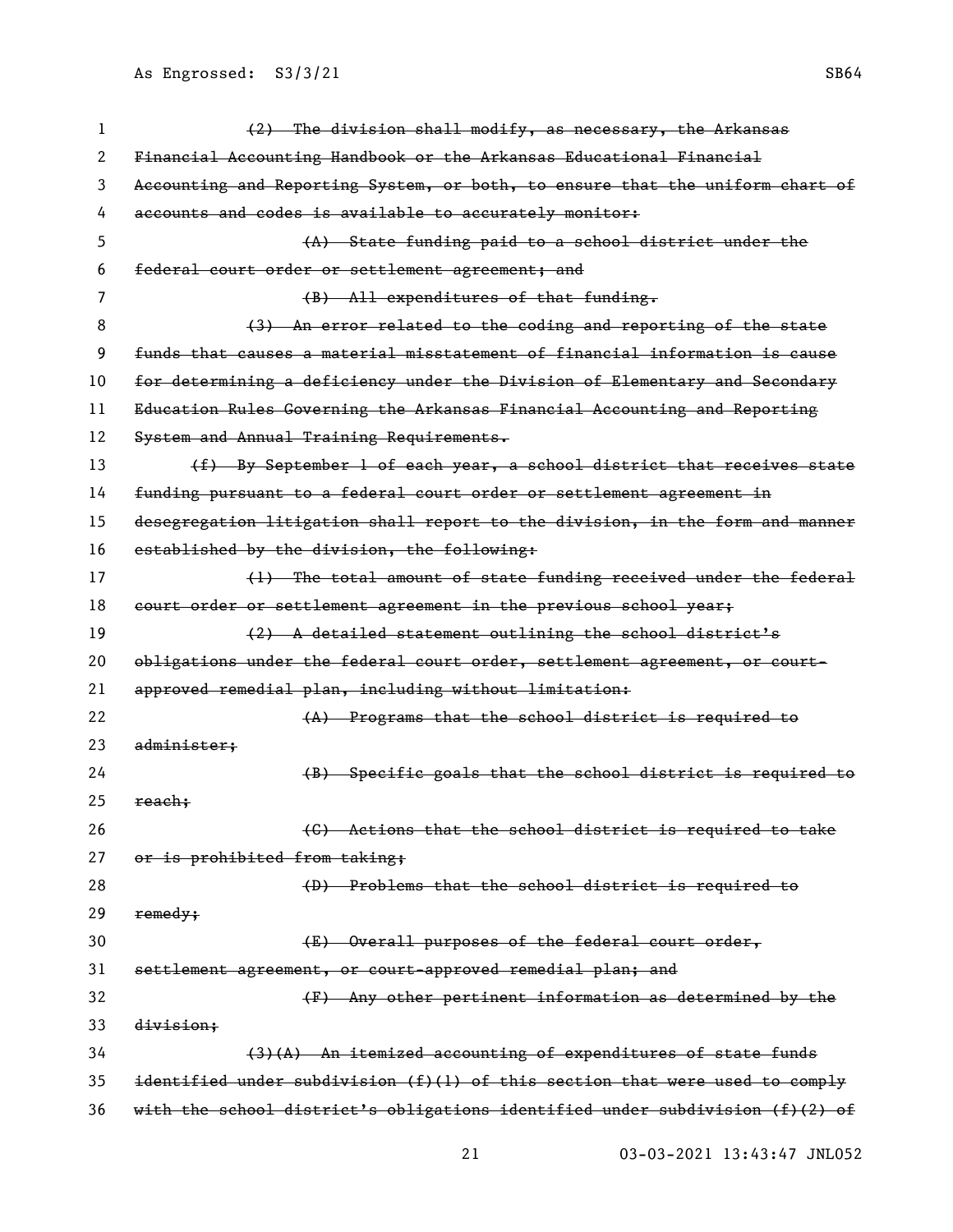this section. 2 (B) The accounting shall be specific and detailed and include an explanation of how each expenditure was necessary in order to comply with the school district's obligations under the federal court order, settlement agreement, or court-approved remedial plan. (C) It is not sufficient to provide general statements, such as stating that the funds were used in magnet schools. (D) The division may determine additional guidelines 9 regarding the necessary level of specificity; 10 (4) The total amount of all state funds referenced in 11 subdivision (f)(1) of this section that the school district retains; and 12 (5) A statement that the total amount of funds listed in subdivisions (f)(3) and (4) of this section is equal to the total amount of state funding received, as reported by the school district under subdivision  $(f)(1)$  of this section, or alternatively, an explanation of the discrepancy.  $\{f(x), f(y)\}$  A school district not utilizing the Arkansas Public School Computer Network shall provide the division and the Attorney General, or their designees, full and complete, real-time access to the accounting and school district financial management software utilized by the school district. 21 (2) A school district may satisfy the obligation under 22 subdivision  $(g)(1)$  of this section by converting to the Arkansas Public School Computer Network, but the school district still shall provide the division and the Attorney General, or their designees, with full and complete access to the prior financial management system. 26 (h) This section shall not: 27 (1) Force entry of a consent decree or settlement agreement by the division or the Attorney General with the three (3) Pulaski County school districts; or (2) Protect any school district from action or sanction by the division for fiscal, academic, or facilities distress. SECTION 37. Arkansas Code § 6-20-805(a)(1), concerning the approval, partial approval, or disapproval of loans, is amended to read as follows to update an outdated reference: (a)(1) Within a reasonable time after its receipt, each application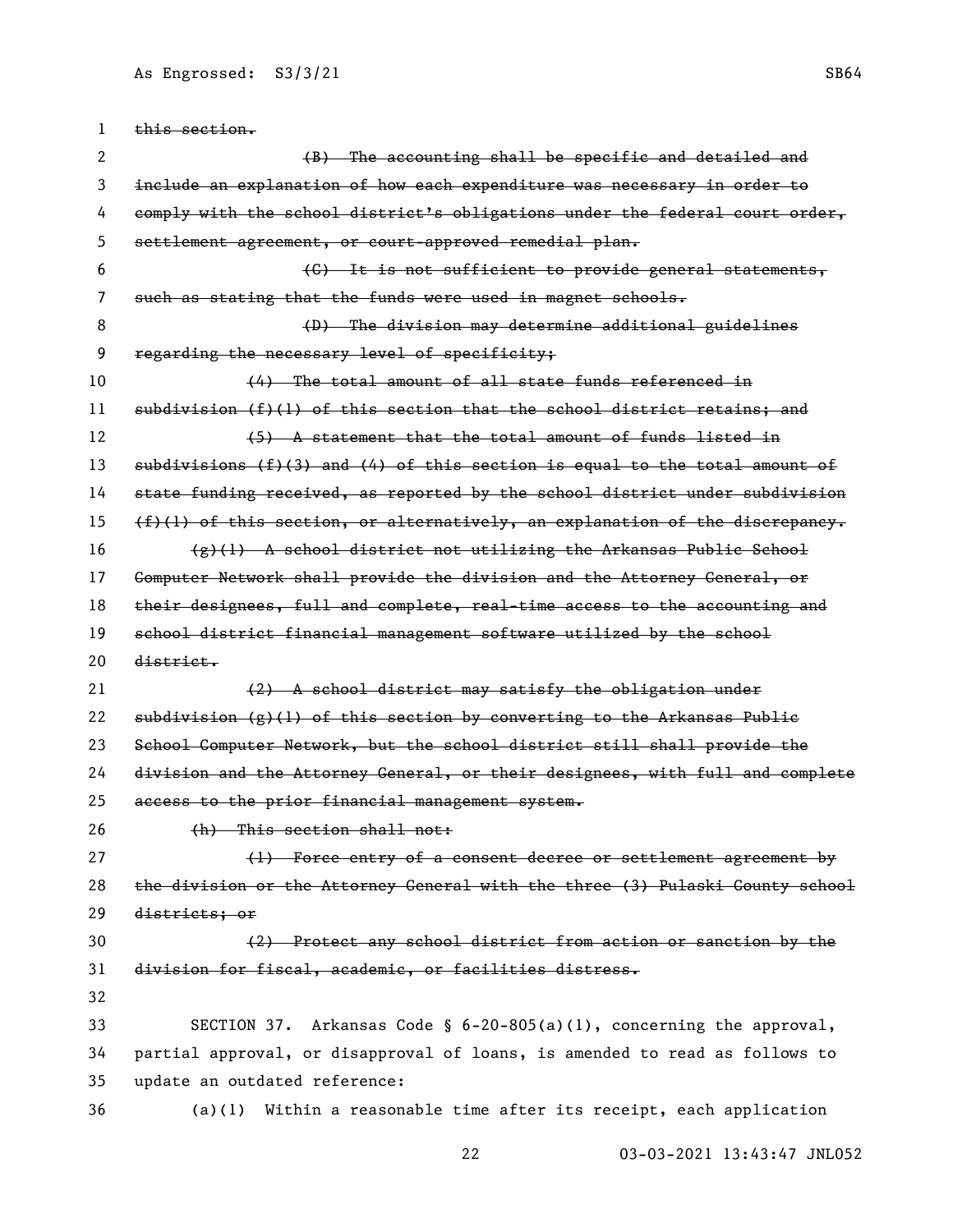shall be examined by the Commissioner of Elementary and Secondary Education as to accuracy with respect to answers contained therein relating to fiscal matters.

 SECTION 38. Arkansas Code § 6-20-810(a), concerning certificates of approval and negotiable instruments, is amended to read as follows to update an outdated reference:

 (a) Whenever all of the conditions required by this law have been met, the Commissioner of Elementary and Secondary Education shall execute a certificate on each revolving loan bond or revolving loan certificate of indebtedness to the effect that the bond or certificate, and the issue of which it is a part, has been approved by the State Board of Education. 

 SECTION 39. Arkansas Code § 6-20-812(b), concerning interest and payments of principal deposited into the State Treasury, is amended to read as follows to update an outdated reference:

 (b) In the event of the sale of any school district obligations pursuant to § 6-20-811, all principal and interest payments on such school district obligations shall be regarded and treated as cash funds and shall not be deposited into the State Treasury, but shall be deposited into a bank or banks approved by the Commissioner of Elementary and Secondary Education. 

 SECTION 40. Arkansas Code § 6-20-818(e)(1), concerning loans to education service cooperatives, is amended to read as follows to update an outdated reference:

 (e)(1) Each such loan, which is to be paid in full as to both principal and interest within or at the end of ten (10) years from the date of its approval by the state board, shall be evidenced by a certificate executed by the Commissioner of Elementary and Secondary Education. 

 SECTION 41. Arkansas Code § 6-20-907(d), concerning the Revolving Certificate Proceeds Account, is amended to read as follows to update an outdated reference:

 (d) Any moneys in the Revolving Certificate Proceeds Account not immediately required for the Revolving Loan Program may be invested, pursuant to the direction of the Commissioner of Elementary and Secondary Education,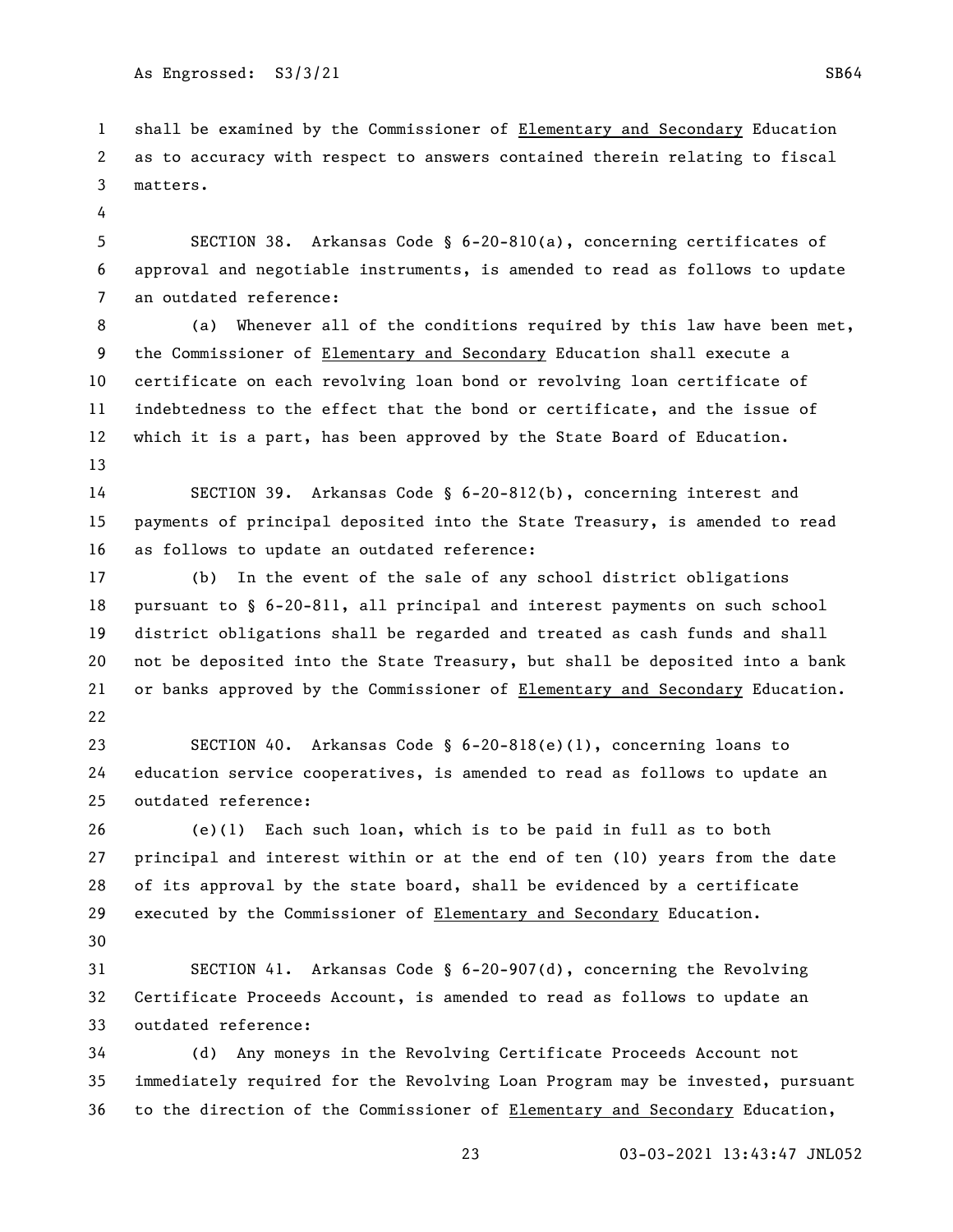in direct obligations of the United States, and all earnings on investments shall remain in and be part of the Revolving Certificate Proceeds Account. 

 SECTION 42. Arkansas Code § 6-20-1017(a), concerning the purchase of bonds and certificates by the Treasurer of State, is amended to read as follows to update an outdated reference:

 (a) The Treasurer of State shall, upon written request of the Commissioner of Elementary and Secondary Education, acting on authority of the State Board of Education, purchase from the state board, at par, plus any accrued interest, revolving loan bonds or revolving loan certificates of indebtedness of school districts in this state whenever the state board shall present them to the Treasurer of State for purchase.

 SECTION 43. Arkansas Code § 6-20-1202(b), concerning limitations of bonded indebtedness and conversion of authorized bond issues, is amended to read as follows to update an outdated reference:

 (b) Subsection (a) of this section shall not prohibit the conversion of authorized bond issues to bonds bearing a lower rate of interest, subject to the approval of the Commissioner of Elementary and Secondary Education, upon such terms that the school district shall receive no less and pay no more in principal and interest combined than it would receive and pay in principal and interest combined if the bonds were not converted.

 SECTION 44. Arkansas Code § 6-20-1215(b), concerning the approval of bond issues, is amended to read as follows to update an outdated reference to update an outdated reference:

 (b) If the school district has done everything necessary to comply with the law to authorize it to sell bonds except securing the approval of the state board, and if the state board does not meet for thirty (30) days, then in its discretion, the state board shall have the authority to authorize the Commissioner of Elementary and Secondary Education to approve the issue of bonds.

 SECTION 45. Arkansas Code § 6-20-1220 is amended to read as follows to update an outdated reference:

6-20-1220. Refunding bonds — Issuance with election — Validation.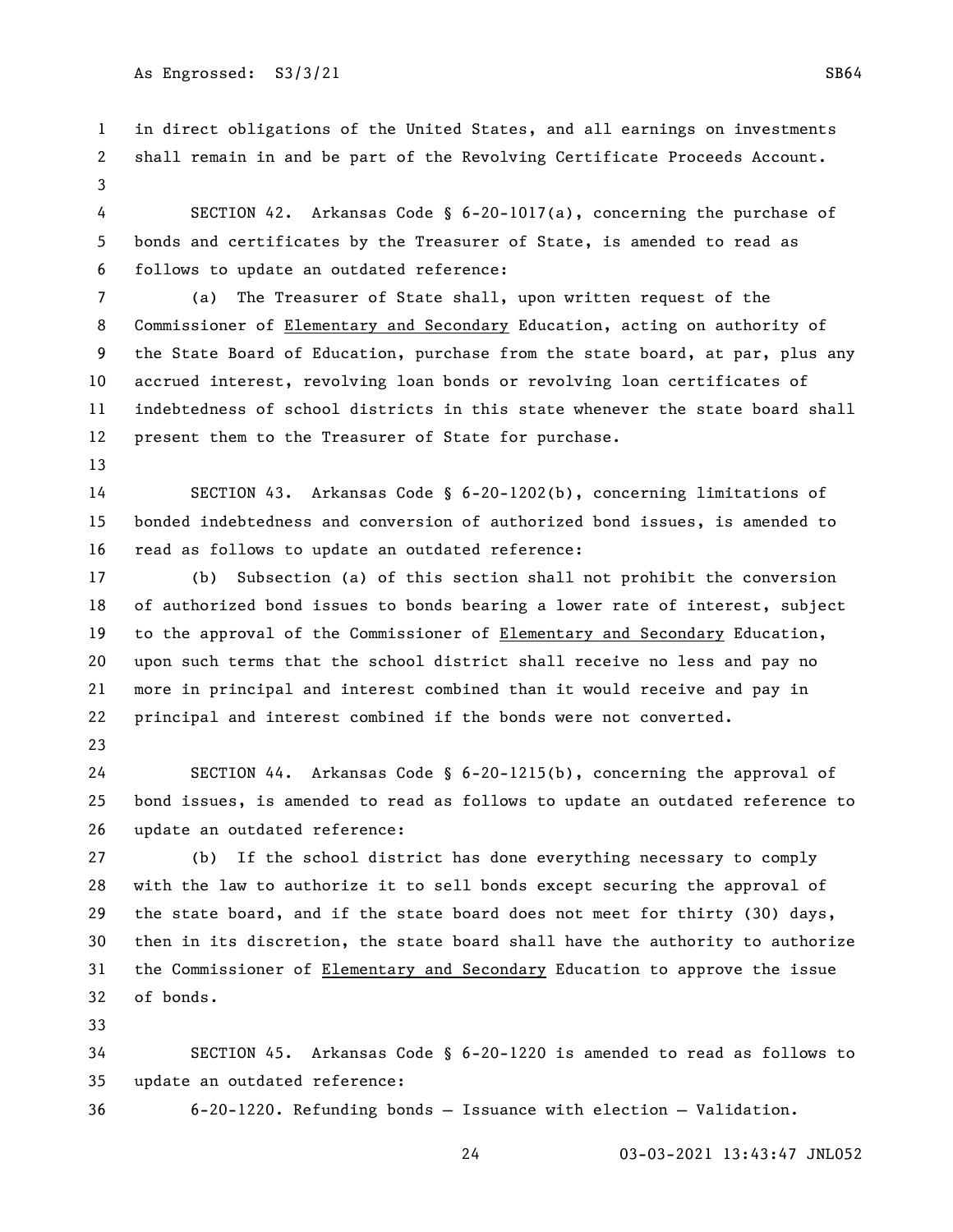Refunding bonds issued by any school district of the State of Arkansas, when authorized at any general or special school election by a vote of the electors of the school district for a continuing debt service fund to retire refunding bonds, shall be the valid, legal, and binding obligations of the school district provided that the issuance of the refunding bonds is approved by the State Board of Education or the Commissioner of Elementary and Secondary Education before the issuance of the refunding bonds.

 SECTION 46. Arkansas Code § 6-20-2202(c)(1)(A), concerning budget and expenditure reports, is amended to read as follows:

 (c)(1)(A) School district, open-enrollment public charter school, and education service cooperative budgets filed pursuant to this section shall be 13 reviewed by the auditors of the financial accountability office of the Division of Elementary and Secondary Education to determine whether the requirements of state law and the rules of the State Board of Education regarding the use of school, open-enrollment public charter school, and education service cooperative funds and expenditure requirements are being met.

 SECTION 47. Arkansas Code § 6-20-2202(c)(1)(B)(ii), concerning budget and expenditure reports, is amended to read as follows:

22 (ii) If the auditors of the financial accountability 23 office determine Division of Elementary and Secondary Education determines that the financial records are deficient, then the school district, open- enrollment public charter school, or education service cooperative shall be notified and shall have thirty (30) days to respond before suspension of the grants and aids.

 SECTION 48. Arkansas Code § 6-20-2202(c)(2), concerning budget and expenditure reports, is amended to read as follows:

31 (2) Upon approval by the auditors Division of Elementary and Secondary Education, copies of the approved budget shall be filed with the school district, the open-enrollment public charter school, the education service cooperative, the county treasurer if serving as school treasurer, and the Division of Elementary and Secondary Education.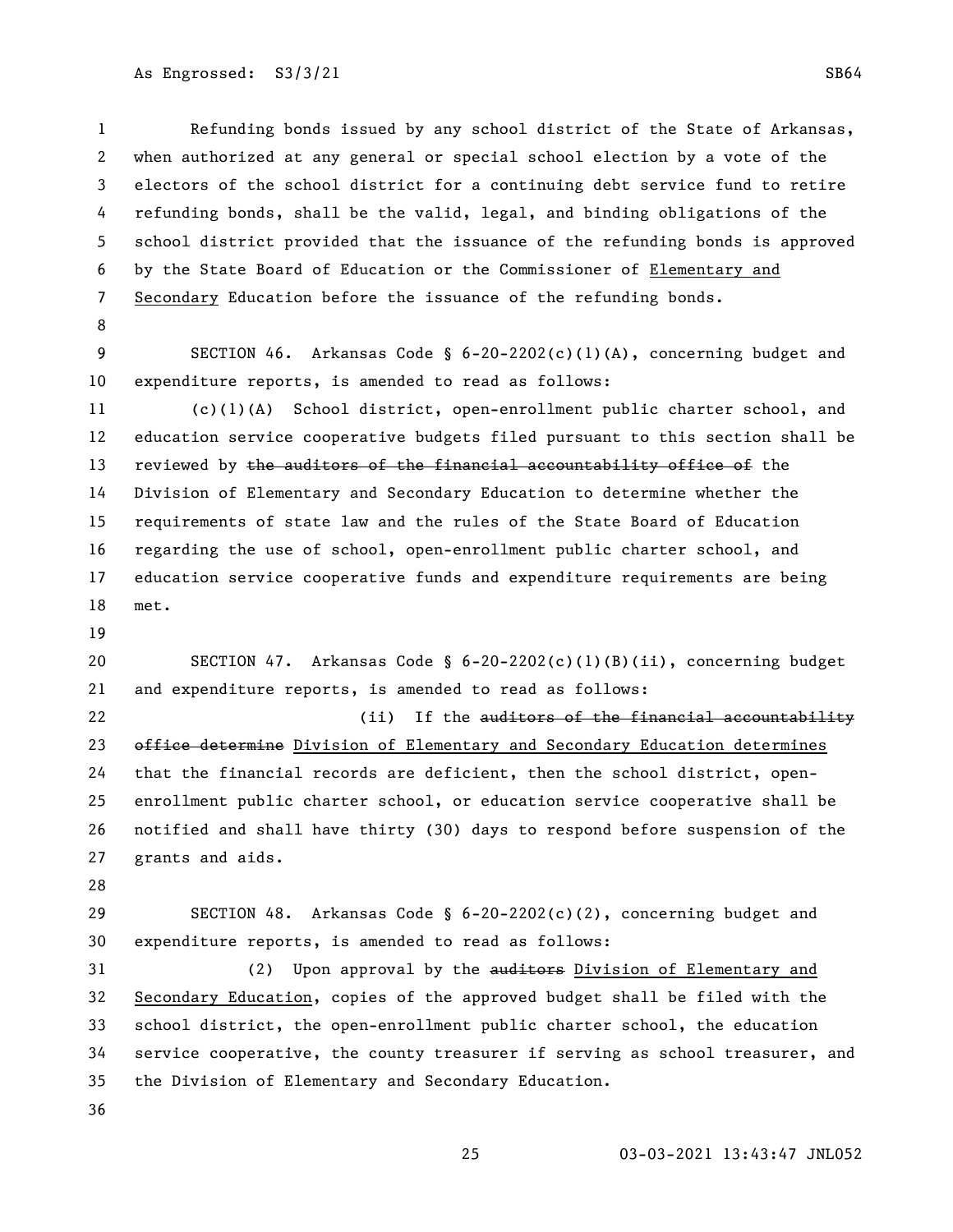SECTION 49. Arkansas Code § 6-20-2202(d)(2), concerning budget and expenditure reports, is amended to read as follows:

 (2) If the auditors of the financial accountability office of 4 the Division of Elementary and Secondary Education determine determines that the financial records of any school district, open-enrollment public charter school, or education service cooperative are not properly maintained or that the financial affairs of the school district, open-enrollment public charter school, or education service cooperative are not administered in accordance with state law or state board rules, grants and aids from the state to which the school district, open-enrollment public charter school, or education service cooperative may be entitled shall be withheld until it is determined that the fiscal records of the school district, open-enrollment public charter school, or education service cooperative are in order or that the financial affairs are being properly administered as established by statute or by rule promulgated by the state board, provided that the Division of Elementary and Secondary Education has met all deadlines for providing information to school districts, open-enrollment public charter schools, or education service cooperatives.

 SECTION 50. Arkansas Code § 6-20-2305(c)(2)(A)(i), concerning school funding, is amended to read as follows:

 (i) The school district's quarterly average daily membership for the fourth quarter of the previous school year over the 24 average daily membership of the previous school year in the year before the fourth quarter;

 SECTION 51. Arkansas Code § 6-21-608(e)(1)(A), concerning the concealment of guns or drugs, is amended to read as follows:

29 (e)(1)(A) Whenever If a school official discovers  $\frac{1}{2}$  a gun or other firearm in any school-owned property assigned to the use of an identifiable 31 student, that student shall be expelled for  $a$  period of not less than one (1) year.

 SECTION 52. Arkansas Code § 6-23-104(a)(1), concerning the charter form for public charter schools, requirements, and revisions, is amended to read as follows to update an outdated reference: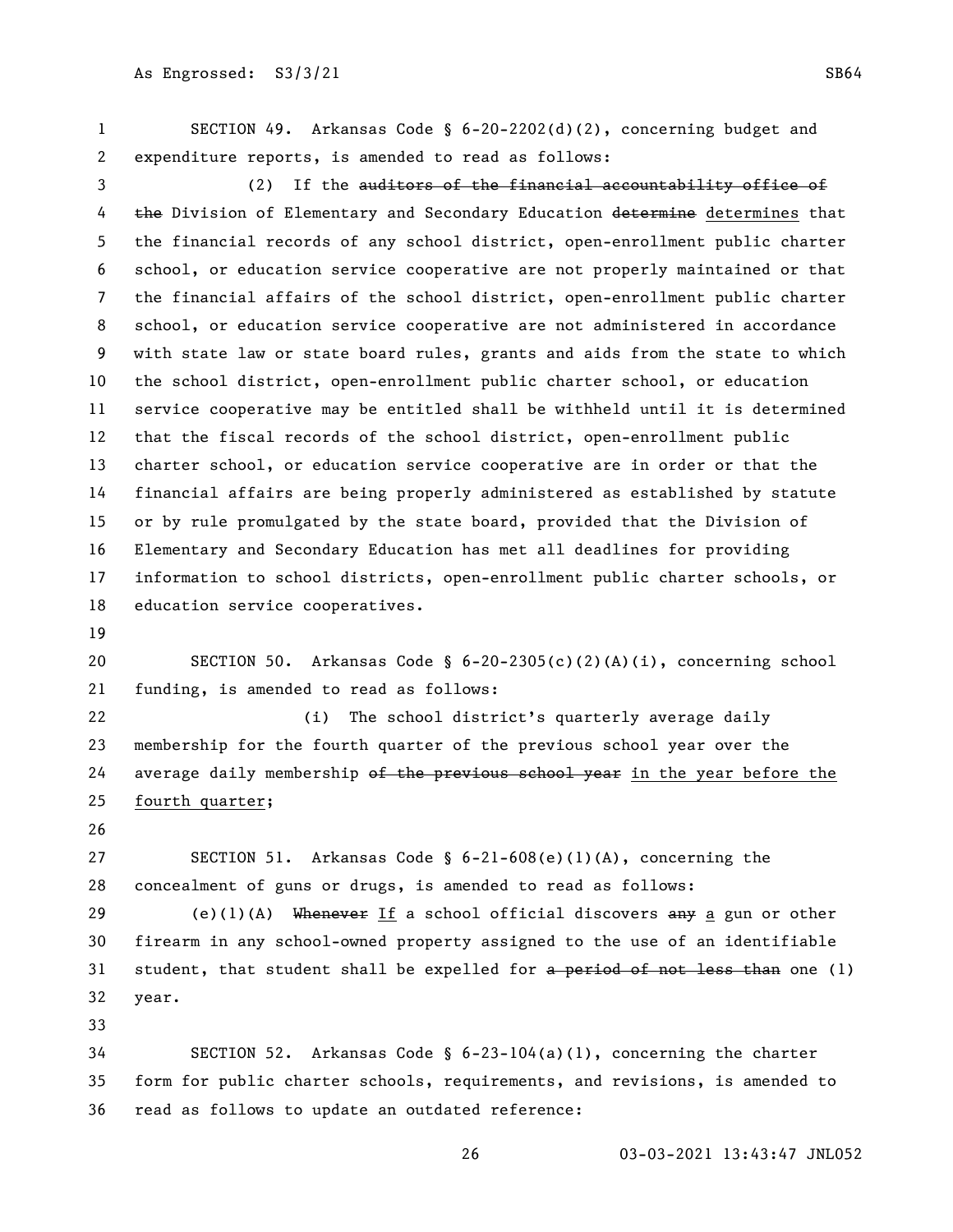(1) Be in the form of a written contract signed by the Commissioner of Elementary and Secondary Education and the chief operating officer of the public charter school; SECTION 53. Arkansas Code § 6-23-905(c), concerning loan decisions, is amended to read as follows to update an outdated reference: (c) An open-enrollment public charter school may apply for and accept a loan from the Open-Enrollment Public Charter School Facilities Loan Fund without prior approval from the Commissioner of Elementary and Secondary Education under § 6-23-401(a)(5). SECTION 54. Arkansas Code § 6-24-102(5), concerning definitions applicable to ethical guidelines and prohibitions, is repealed to remove an incorrect and outdated reference: (5) "Commissioner" means the Commissioner of Education or his or her designee; 18 SECTION 55. Arkansas Code § 6-24-111(a)(1), concerning restrictions on employment of present and former administrators, is amended to read as follows to update an outdated reference: (a)(1) Unless written approval is granted by the Commissioner of Elementary and Secondary Education, it is a breach of the ethical standards of this chapter for administrators to be or become the employee, agent, or independent contractor of any party contracting with the public educational entity the administrators serve. SECTION 56. Arkansas Code § 6-24-116 is amended to read as follows to update an outdated reference: 6-24-116. Request for review of transactions. At the request of a board of a public educational entity, the executive administrator at a public educational entity, the Commissioner of Elementary and Secondary Education, or the Legislative Joint Auditing Committee, the appropriate prosecuting attorney shall review contracts or transactions for compliance with the provisions of this chapter. SECTION 57. Arkansas Code § 6-45-106(b), concerning the application